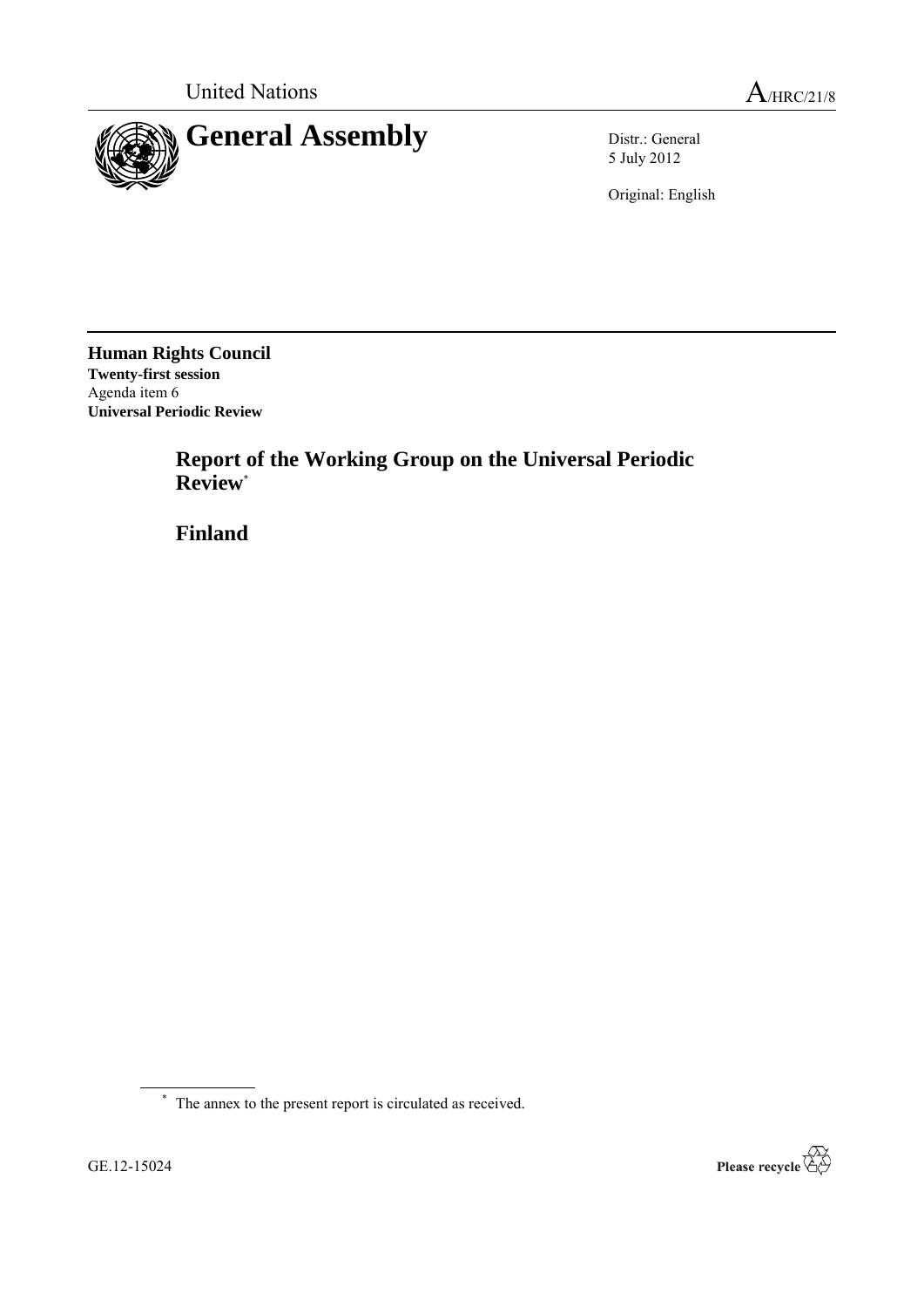# Contents

|       |             | Paragraphs | Page |
|-------|-------------|------------|------|
|       |             | $1 - 4$    | 3    |
|       |             | $5 - 88$   | 3    |
|       | $A_{\cdot}$ | $5 - 17$   | 3    |
|       | B.          | 18-88      | 5    |
| П     |             | $89 - 92$  | 14   |
| Ш.    |             | 93         | 20   |
| Annex |             |            |      |
|       |             |            |      |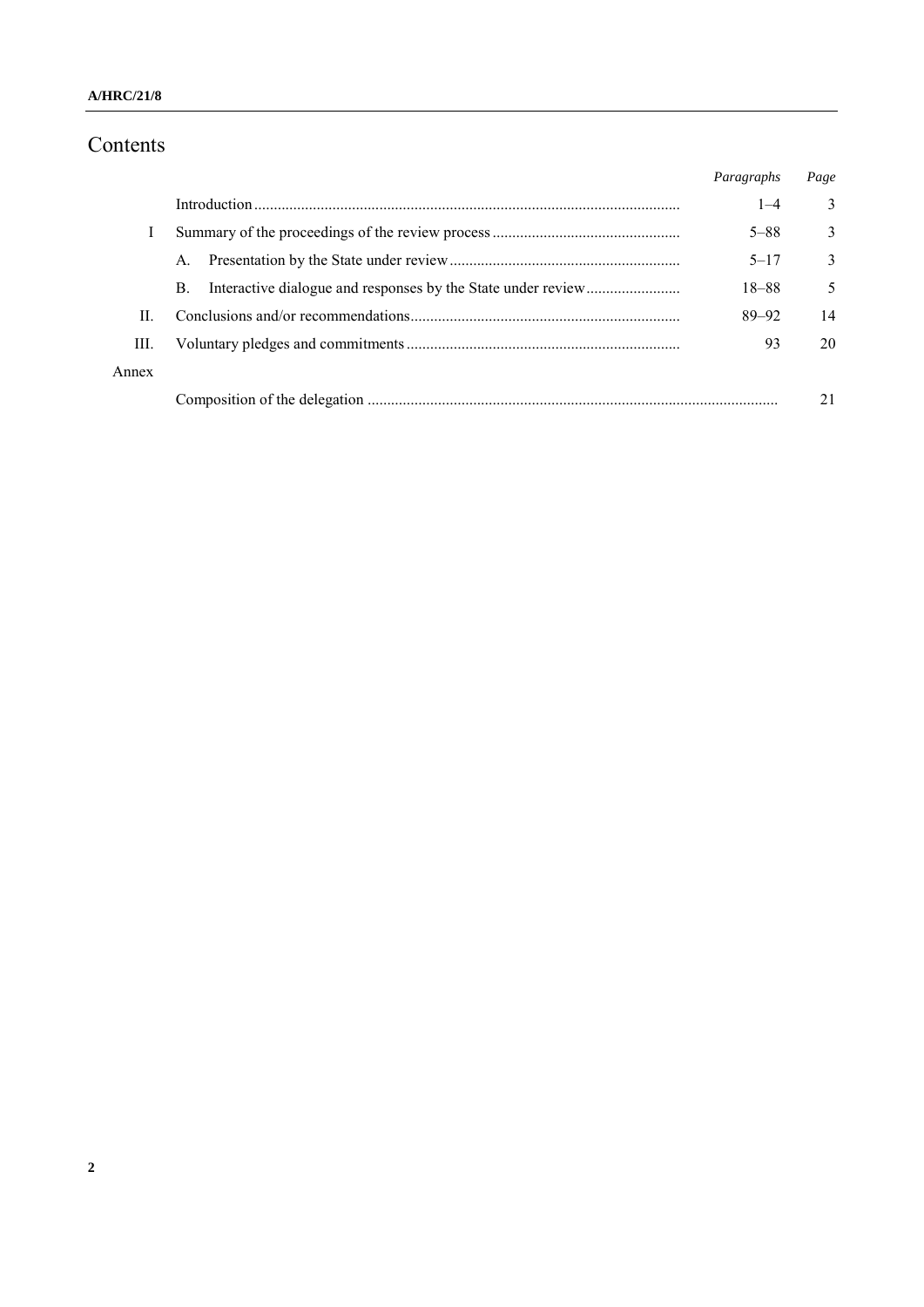## **Introduction**

1. The Working Group on the Universal Periodic Review (UPR), established in accordance with Human Rights Council resolution 5/1 of 18 June 2007, held its thirteenth session from 21 May to 4 June 2012. The review of Finland was held at the 6th meeting on 23 May 2012. The delegation of Finland was headed by the Minister for International Development, Heidi Hautala. At its 10th meeting held on 25 May 2012, the Working Group adopted the report on Finland.

2. On 3 May 2012, the Human Rights Council selected the following group of rapporteurs (troika) to facilitate the review of Finland: Djibouti, Jordan and Peru.

3. In accordance with paragraph 15 of the annex to Council resolution 5/1 and paragraph 5 of the annex to resolution  $16/21$ , the following documents were issued for the review of Finland:

(a) A national report submitted/written presentation made in accordance with paragraph 15 (a) (A/HRC/WG.6/13/FIN/1);

A compilation prepared by OHCHR in accordance with paragraph 15 (b) (A/HRC/WG.6/13/FIN/2), [A/HRC/WG.6/13/FIN/2/Corr.1](http://www.ohchr.org/EN/HRBodies/UPR/Pages/FISession13.aspx) an[d A/HRC/WG.6/13/FIN/2/Corr.2;](http://www.ohchr.org/EN/HRBodies/UPR/Pages/FISession13.aspx)

(c) A summary prepared by OHCHR in accordance with paragraph 15 (c) (A/HRC/WG.6/13/FIN/3) and [A/HRC/WG.6/13/FIN/3/Corr.1.](http://www.ohchr.org/EN/HRBodies/UPR/Pages/FISession13.aspx)

4. A list of questions prepared in advance by the Czech Republic, the Netherlands, Norway, Slovenia, Sweden and the United Kingdom of Great Britain and Northern Ireland was transmitted to Finland through the troika. These questions are available on the extranet of the UPR.

### **I. Summary of the proceedings of the review process**

#### **A. Presentation by the State under review**

5. In its introductory statement, the delegation mentioned that it was a privilege and at the same time it was a challenge to be among the first countries being reviewed in the second round of the universal periodic review (UPR). It reiterated the importance of UPR with its universal character to address human rights challenges at the international and national level.

6. The delegation highlighted some key lessons that it documented during preparation of its second review. First, the Government maintained a transparent approach in the preparation of the national report. Authorities and civil society organizations had the possibility to comment on the strengths and weaknesses of the human rights situation and to submit their views on a draft version of the report. Individual citizens had a possibility to present views on the Finnish human rights situation via an Internet forum. Secondly, the UPR work, before and after the review, should be founded on a real dialogue between the Government and the civil society. The third lesson is that the UPR is a continuous process and the implementation of recommendations is the most important phase. A voluntary midterm review helps in keeping the implementation process on track.

7. The focus of the national report was on the implementation of recommendations made during the first review and also depicted the development of human rights since 2008. It also referred to the implementation of two voluntary commitments made by Finland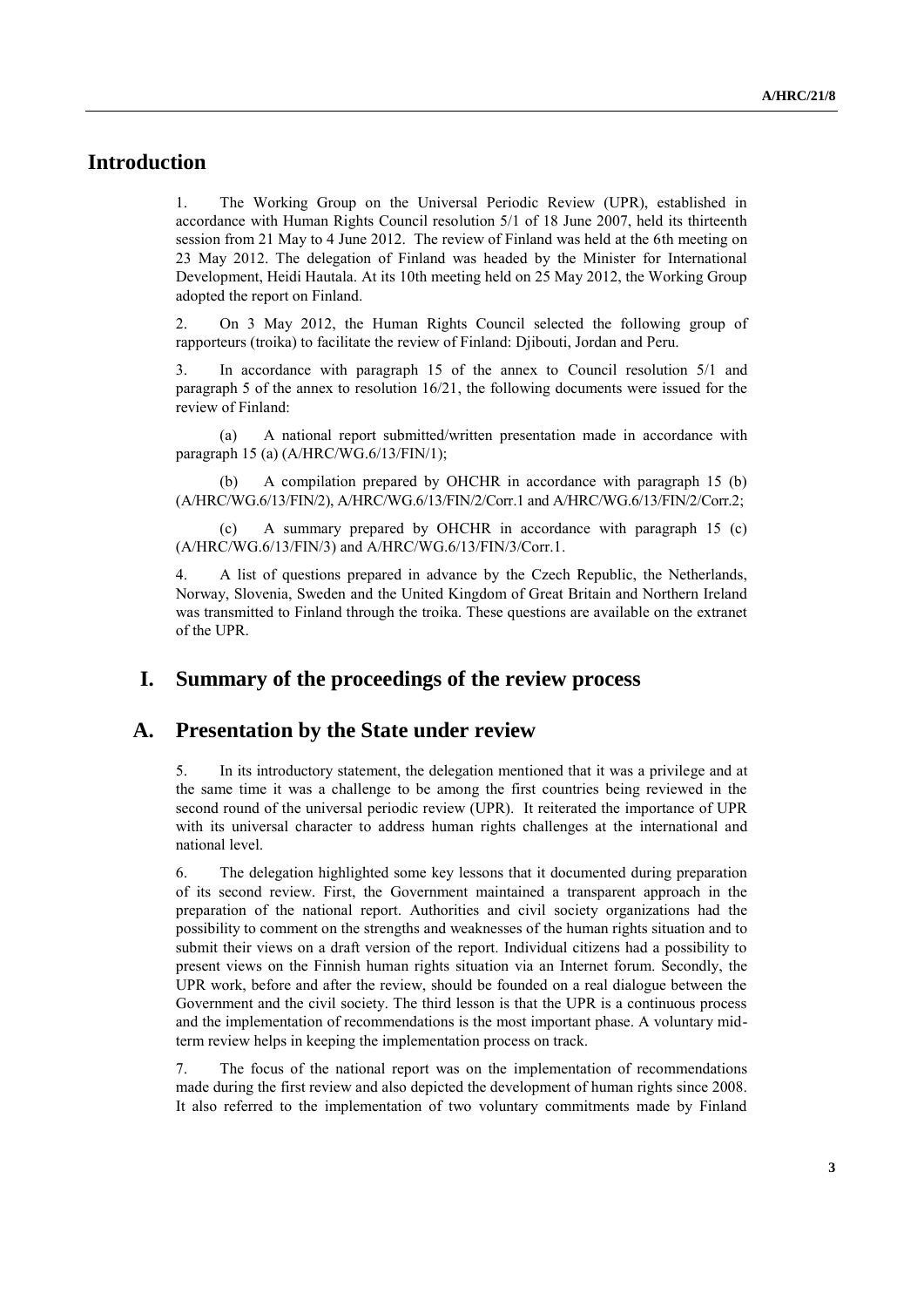during its first review. Finland also presented two new voluntary commitments: firstly, the commitment to the development-assistance objective was renewed and human rights were put at the centre of its development policy. Secondly, the newly established network for fundamental and human rights, with representatives from all the ministries would serve to undertake more effective monitoring of the implementation of Finland's human rights obligations and commitments.

8. The delegation continued its introductory statement by responding to advance written questions. On non-discrimination, the delegation highlighted that the equality legislation has been under reform to strengthen it in respect to the various grounds of discrimination, such as sexual orientation and disability. The renewed legislation should enter into force before the next Parliamentary elections in 2015. A new Disability Policy Programme for the years 2010–2015 contains 122 concrete measures. Furthermore, the Government was finalizing a cross-sectoral action plan for gender equality.

9. The National Policy on the Roma, adopted in 2010, is a human rights-based policy and contains six key policy areas, 10 guidelines and 147 concrete proposals. The National Policy is implemented by a steering and monitoring group which coordinates and monitors the policy implementation, provides expert support for the implementation, develops indicators, collects data and draws up the first progress report in 2013. Half of the members of the group have a Roma background. According to the Government's new survey, the standard of housing for the Roma is almost the same as that for the main population. Roma people are, however, more frequently dependent on rented flats offered by municipalities.

10. In respect to domestic violence, the delegation stated that the Action Plan to reduce violence against women for the period of 2010-2015 promoted the prevention of violence, victim protection and support, as well as bringing offenders to justice. The delegation stated that unfortunately the number of fatal attacks involving families had increased sharply in the past year. A panel has been set up to study inter alia how such incidents could be averted in the future.

11. Regarding the implementation of the Convention on the Rights of the Child (CRC), the delegation highlighted the fact that Finland's family policy fosters a safe living environment for children while also supporting parenthood. The Government implements the Programme for Children and Youth Policy 2012-2015. The Office of the Ombudsman for Children monitors the rights and well-being of children.

12. The Government planned to adopt a resolution on dismantling institutional care for persons with intellectual disabilities till 2020. A national goal was set to reduce the number of persons with intellectual disabilities living in institutions. A service and transfer plan was drawn up for all persons with disabilities who move away from residential care or their childhood home. Persons with intellectual disabilities will live in ordinary apartments either on their own or in small groups. To ensure that there is enough affordable housing for the intellectually disabled moving from institutional care, the Government is financing the construction of housing for disabled persons and offering them individual services and support.

13. The Government has been stepping up its work to combat racism, intolerance and xenophobia. The new amendment to the Criminal Code provided additional power to address racism and hate speech. Public display or dissemination of opinions or other messages that threaten, slander or insult any group is punishable. The police have stepped up Internet monitoring and have also been working in the social media, with virtual local police officers serving under their own names online and thereby facilitating contact by the public with the police.

14. Exemption from military service on grounds of conscience is provided for in legislation. Application for non-military service can be submitted before the military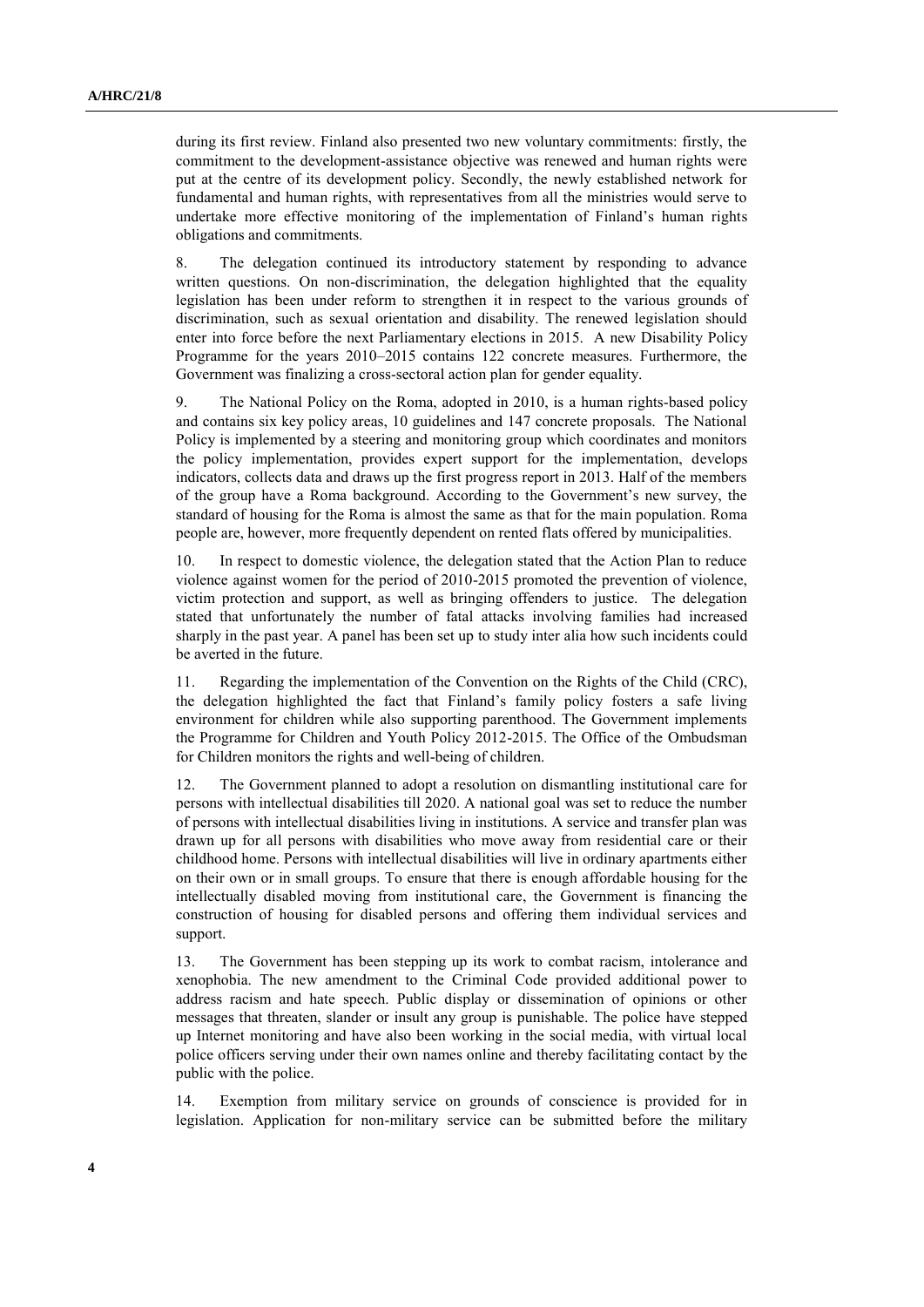service, during or after it. A claim of conscientious objection is valid without inquiry. Nonmilitary service is organized in such a way that the service duties do not conflict with the conviction of the person. Service is as long as the longest period of military service. A person who refuses to perform any type of service will be sentenced to imprisonment - the duration of which is half of the remaining service period and at the most six months. On the basis of the new Monitoring Sentences Act, those who have refused all kinds of service may be sentenced to house arrest, which will be electronically supervised, instead of unconditional imprisonment. Finland has been planning to reduce the duration of both military and non-military service by 15 days.

15. Several measures have been taken to alleviate the excessive length of judicial proceedings, including streamlining procedures and reallocating resources. Finland is also examining the possible introduction of plea bargaining. In 2010, a new law entered into force to guarantee compensation in cases where delays in judicial proceedings have taken place.

16. The delegation reassured Finland's commitment to full and effective implementation of the 1951 Geneva Convention related to the status of refugees and to respecting the principle of non-refoulement. When assessing the reasons for persecution, the Finnish Immigration Service took into account, inter alia, certain factors such as sexual orientation. According to the recent decision of the Supreme Administrative Court, asylum cannot be denied even if the person could have avoided persecution in his home country by hiding his sexual orientation.

17. The delegation reported that the Government approved the first national Human Rights Action Plan, which defines concrete measures for the next two years.

#### **B. Interactive dialogue and responses by the State under review**

18. During the interactive dialogue, 42 delegations made statements. Recommendations made during the dialogue are to be found in section II of the present report.

19. Malaysia noted that Finland continued to face challenges in combating racism, intolerance and xenophobia, which was evident in the increase in racist and xenophobic incidents and the growing xenophobic attitudes in Finnish society. Malaysia also raised concerns that despite the obligations under the Convention on the Elimination of All Forms of Discrimination against Women (CEDAW) the media and advertising in Finland were becoming increasingly pornographic and reinforced the existing stereotypes of women and girls' low self- esteem. Malaysia made recommendations.

20. Mexico noted the new integration and anti-discrimination policies for immigrants. It also noted the entry into force of provisions to prevent racism, intolerance and xenophobia through information technologies. Mexico expressed its belief that the new interinstitutional programme to reduce violence against women would provide a good basis to prevent violence against women, protect and support victims and bring perpetrators to justice. Mexico made recommendations.

21. Morocco praised Finland's efforts to prevent violence against women and encouraged it to continue reducing the high level of homicide. Morocco supported Finland's efforts to combat racism and xenophobia particularly on the Internet. It inquired about the bill on reviewing the provisions on detention of foreigners. Morocco requested information about the progress made in the negotiations with Sweden and Norway on the Nordic Convention on the status of the Sami, as indigenous peoples. Morocco made a recommendation.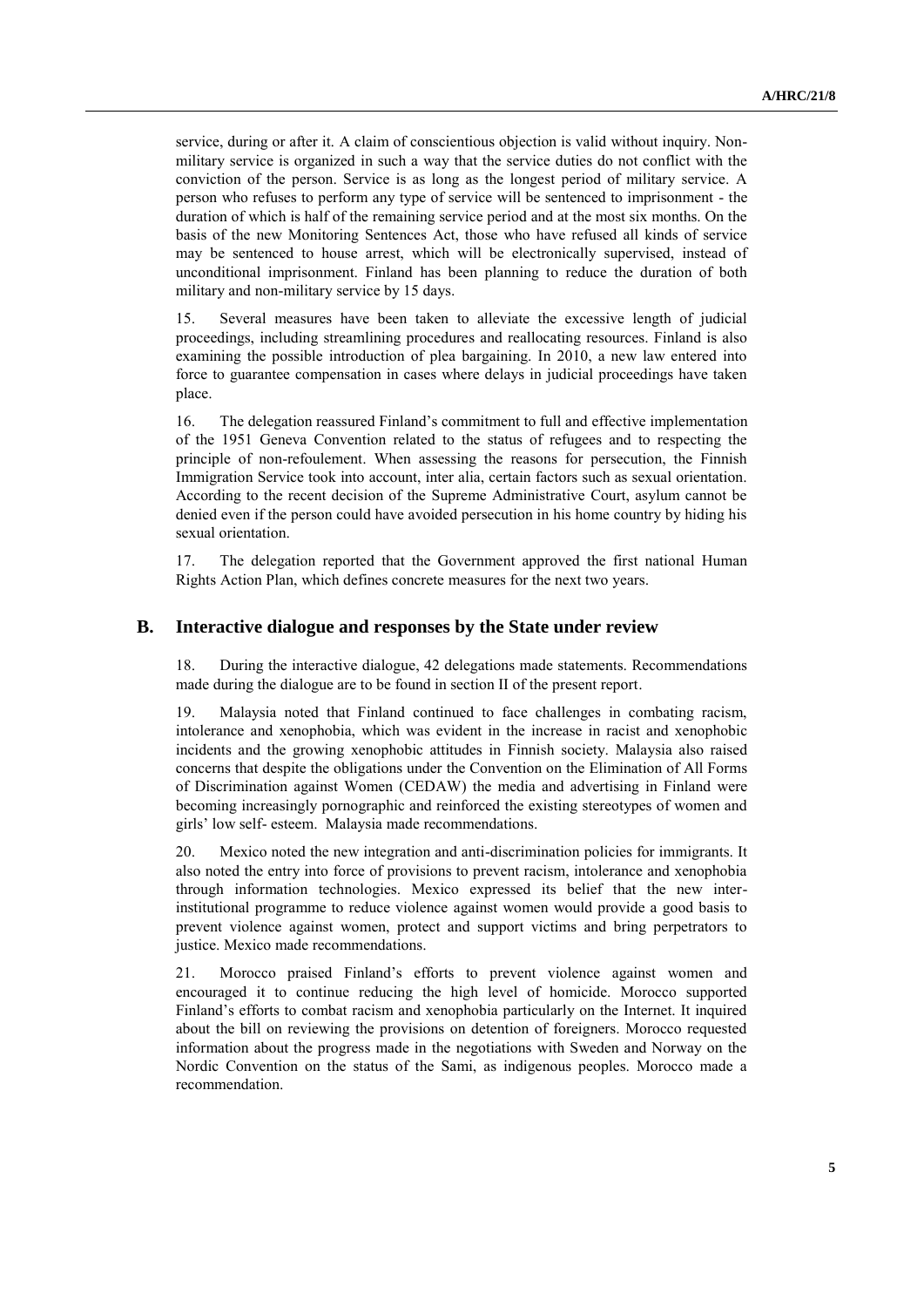22. Mozambique commended Finland for its policies and actions to promote the rights of children, the elderly, minorities, in particular Roma, and disadvantaged people as well as to promote gender equality. It welcomed the incorporation into domestic law of international instruments. Mozambique encouraged Finland to continue with its commitments under the new Act on the promotion of integration and to carry on with its decision to ratify the Convention on the Rights of Persons with Disabilities (CRPD).

23. Namibia commended Finland's commitment to the promotion and protection of human rights, including through its exemplary education programmes and policies on gender equality. It noted Finland's ratification of core human rights instruments. It commended Finland for emphasizing the rights of foreigners, immigrants and asylum seekers, but noted that they continued to face racism, discrimination, intolerance and xenophobia. Discrimination against the Roma also remained a concern. Namibia made recommendations.

24. Nepal noted Finland's strong foundation in human rights and its role in international development policy areas, peacekeeping and mediation. It noted with satisfaction the legal and institutional mechanisms to promote and protect human rights. Finland's efforts to reduce poverty, inequality and gender disparities were encouraging. Particularly noteworthy was the Child and Youth Policy Programme for 2012-2015 in that regard. Nepal made recommendations.

25. Netherlands commended the establishment of the Human Rights Centre and its associated Human Rights Delegation, which meant to contribute to the development of indicators for assessing concrete realization of fundamental human rights. It encouraged the steps undertaken by Finland to enhance implementation of the Convention on the Rights of the Child. It hoped that Finland will continue with its on-going efforts to ensure children a safe, stable and violence –free living environment. Netherlands made recommendations.

26. Nicaragua noted that Finland's human rights policy was also part of its international cooperation and hence human rights represented a pillar of Finland's foreign policy. However, it expressed concern at the negative effects on human rights, that the conditionalities attached to the cooperation might have, especially on the right to development. Nicaragua emphasized that cooperation must comply with the guiding principles of mutual respect and solidarity. It encouraged Finland to address domestic human rights issues, particularly persistent discrimination against ethnic and Sami communities. Nicaragua made recommendations.

27. Norway praised Finland's efforts in addressing issues of persons with disabilities. Noting the National Action Plan to prevent violence against women, Norway referred to the high level of domestic violence. Norway expressed concern at the overcrowding in the immigration detention facility. Norway made recommendations.

28. Palestine welcomed Finland's efforts to ensure the promotion and protection of fundamental freedoms and human rights for all irrespective of gender, age, origin, language, religion, beliefs, opinions, health or disability. It welcomed the signing by Finland of the Council of Europe Convention on preventing and combating violence against women and domestic violence, which was the first European Convention on women's rights to establish a comprehensive legal framework. Palestine made recommendations.

29. In responding to the question on combating discrimination and racism, the delegation reaffirmed the Government's commitment to combat racism and referred to a number of measures undertaken by Finland that were cited in the national report, including the reform of relevant legislation and the establishment of a national human rights institution to conduct studies and monitor the realization of human rights in Finland. A number of policy initiatives, including equality planning and equality impact assessment have also been undertaken to promote equality in a number of areas of life. The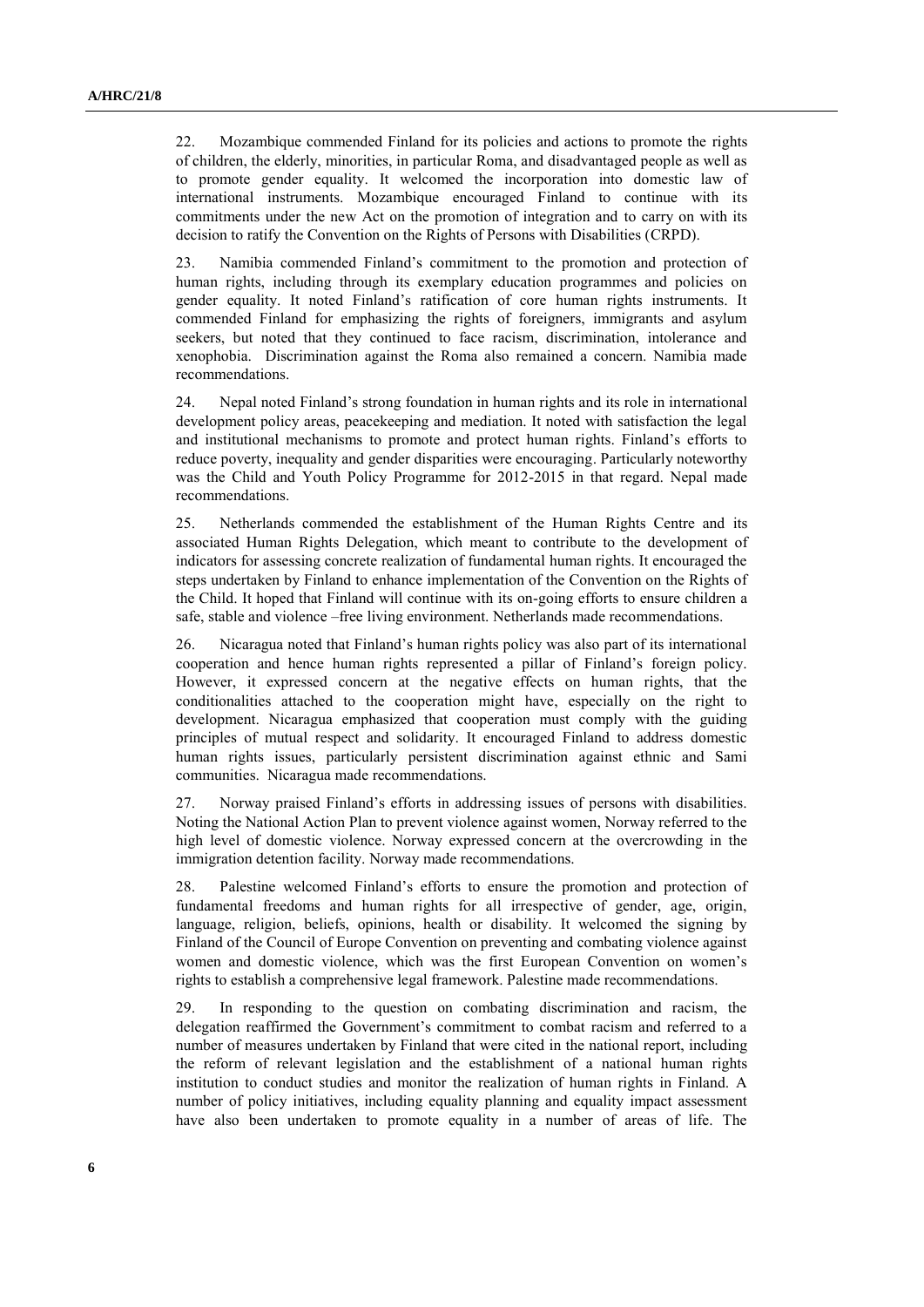Government provided funding to civil-society initiatives to combat discrimination and racism. The Government promoted the participation of minority groups in decision making in a number of policy areas.

30. The delegation reported on the intention of Finland to ratify ILO Convention No. 169 by 2015, with the aim of strengthening the participation of Sami, especially with regard to access to land and water. In this respect, Finland has amended the Mining and Water Acts to ensure rights of the Sami to participate in decision-making. A national programme for revitalizing the Sami language s has been adopted. A Nordic Sami Convention is being drafted with the participation of the representatives of the Government and Sami.

31. The Government has started the development of a new integration programme for the period 2012–2015, which would include measures to address the issues of employment, education, housing, access to social welfare and health, and cultural rights of immigrants. One of the focuses of this programme is the reduction of unemployment among immigrants.

32. To address the issue of child labour in the companies that operate outside of Finland, the Government has a special programme to promote corporate social responsibilities of such companies. Corporate social responsibility has also been an important part of the Government's development policy, with the aim being to actively cooperate with the companies to ensure their contribution to the development in the respective countries.

33. In respect to questions on Finland's policy and approach to development cooperation, the delegation mentioned that, with regard to women's rights international human rights, standards must be applied. Regarding Finland's official development assistance objective, the delegation reiterated its commitment for increasing its ODA towards the 0.7 per cent target.

34. Finland started the training of trainers and establishment of focal points in municipalities for the formation of the network to combat domestic violence as part of the implementation of the National Action Plan on combating domestic violence. Finland has been also working to address the issue of the lack of shelters for victims of domestic violence and social services.

35. The Philippines welcomed the broad participatory process in the preparation for the second UPR cycle and the formulation of its First National Action Plan for human rights promotion and protection. It commended Finland's frank acknowledgement that women are paid 17 per cent less than men for doing the same or equivalent work. Philippines also referred to the situation of migrants and their protection under domestic labour and social laws. Philippines made recommendations.

36. Portugal welcomed Finland's determination to combat racism, intolerance and discrimination and the recent amendment to the Criminal Code. Portugal was concerned about the high incidence of violence against women and in this respect it welcomed the adoption of a national action plan in 2010, which was based on a comprehensive approach. It welcomed Finland's signature of the Optional Protocol to the CRC on the communications procedure. Portugal made recommendations.

37. Romania welcomed specific measures, including legislative measures, adopted by Finland in the field of human rights, particularly to reduce violence against women, to address homelessness and to improve the rights of immigrants and the Sami community. It requested more information on Finland's National Action Plan on Fundamental and Human Rights. Romania also asked for details about results achieved in the implementation of its twin-track gender equality strategy.

38. The Russian Federation noted steps taken by Finland to implement the recommendations made during the first universal periodic review. The Russian Federation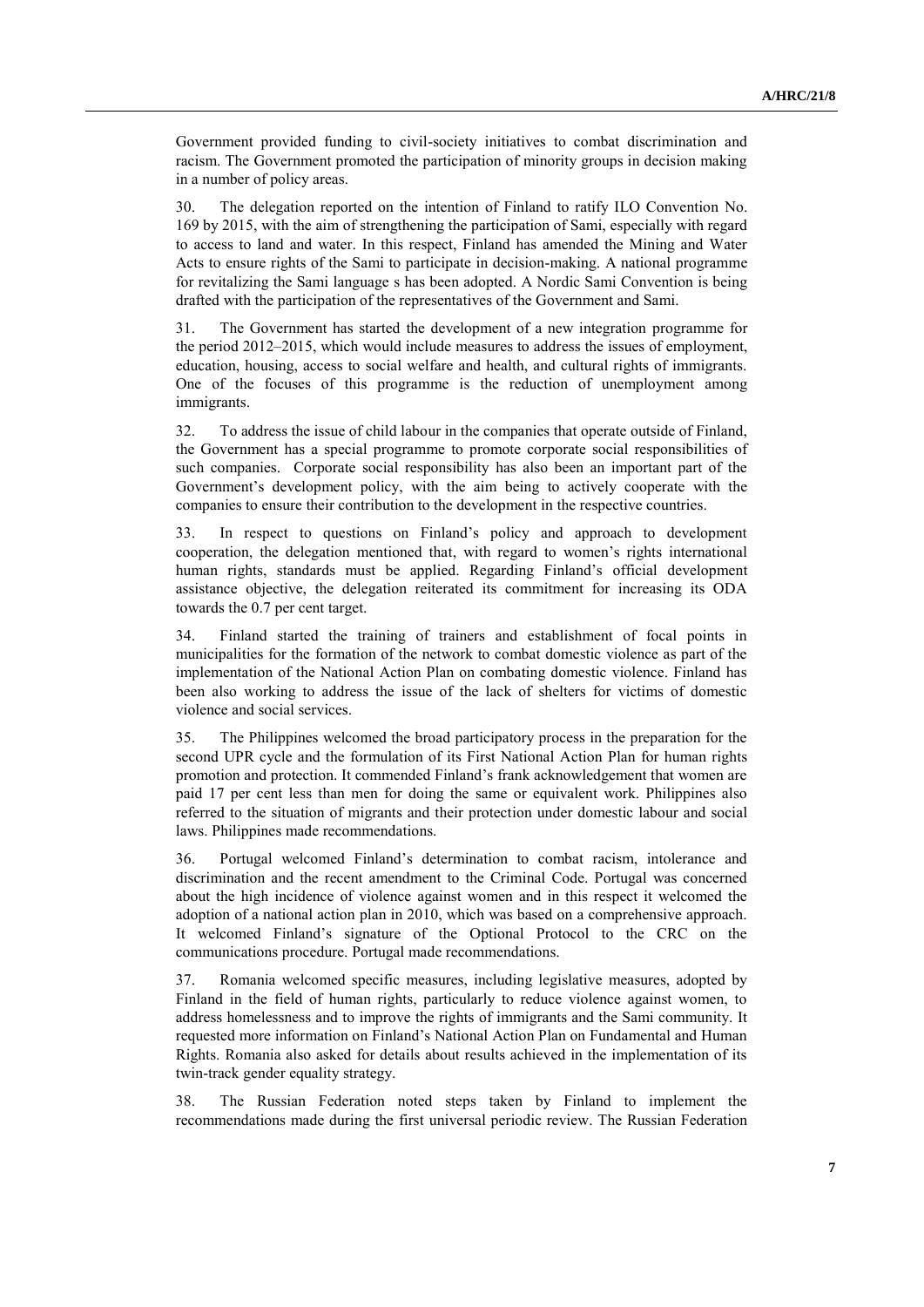expressed its concern over the fact that children were taken away from families and placed in children's institutions based on arbitrary and groundless decisions. It referred to information provided by NGOs about insufficient professional training for the staff working in those institutions. The Russian Federation also expressed concern over the compulsory hospitalization of patients in psychiatric institutions. The Russian Federation made a recommendation.

39. Slovakia noted the broad and open national consultation process in the process of preparation of its report. It commended Finland for being among the first group of countries to sign the Optional Protocol to CRC on a communication procedure. Slovakia noted with appreciation the establishment of an independent human rights centre and associated human rights delegation attached to the Office of the Parliamentary Ombudsman, jointly constituting Finland's National Human Rights Institution. Slovakia made recommendations.

40. Slovenia welcomed the fact that Finland had taken meaningful steps to fulfil its commitments from the first cycle of the review, and that a gender perspective was integrated into the UPR follow-up process. It welcomed Finland's commitment regarding human rights at the national and international level. In particular, it welcomed the leadership role of Finland in the process leading to adoption of a new Optional Protocol to CRC on a communications procedure, signed by Finland in 2012. Slovenia made recommendations.

41. Spain noted the strong commitment of Finland to the promotion and protection of human rights, which perfectly complemented its foreign policy both bilaterally and internationally, with particular emphasis on the United Nations system. Internally, Finland had rigorous constitutional protection and a number of independent bodies monitoring compliance of its human rights obligations and exercising control over public administration. Spain made recommendations.

42. Sweden welcomed the Finnish National Action Plan for Human Rights adopted in March 2012 and the establishment of a Finnish National Centre for Human Rights. Sweden referred to the ruling of the European Court of Human Rights on the excessively lengthy trial proceedings and other violations of article 6 of the European Convention of Human Rights. It also mentioned the criticism that the Finnish Immigration Service faced with regard to the deportation of asylum seekers to countries where their safety was challenged, even with the risk of torture. Sweden made recommendations.

43. Thailand highlighted Finland's efforts to prevent discrimination and violence against women and children. It commended the establishment of a national human rights institution and Human Rights National Action Plan. Thailand welcomed Finland's efforts to promote non-discrimination for the Roma population and urged Finland to further promote the rights of all minorities. It appreciated Finland's victim-centred approach to combating trafficking in persons and its efforts to review procedures relating to asylum seekers. Thailand made recommendations.

44. Ukraine praised Finland for the truly multi-participant approach in preparing its national report, which had enabled all interested national human rights actors, including civil society, to provide their views and assessments of the Finnish human rights situation. It made a recommendation.

45. Finland confirmed that the CRPD and its Optional Protocol would be ratified once two working groups set up to prepare legislation for ratification and to consider the legal obstacles to ratification had completed their work in autumn 2012. A draft bill on the new legislation should be ready for the submission to the Parliament at the earliest in autumn 2013.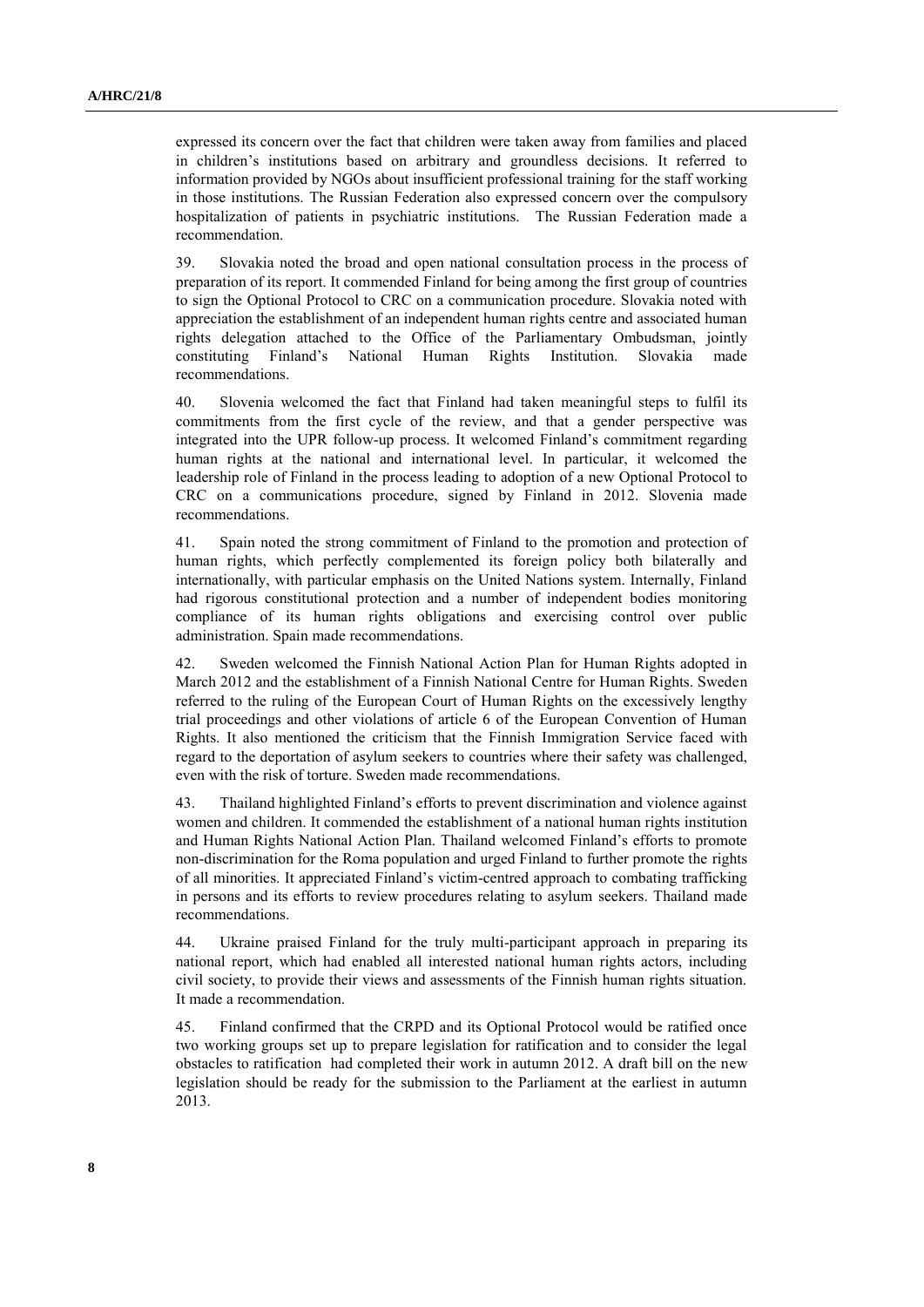46. Regarding the ratification of other international treaties, the delegation said that the draft bill on the OP-CRC on the sale of children had been approved by the Parliament and ratification should take place in June 2012. As for the ratification of the Optional Protocol to the International Covenant on Economic, Social and Cultural Rights (ICESCR), the delegation assured that ensuring economic, social and cultural rights was the Government's priority and that a draft bill had been prepared for submission to Parliament in this respect. The ratification of the Optional Protocol to the Convention against Torture (CAT) has also been in the process and a Government bill was currently being drafted for submission to Parliament in autumn 2012, with the Parliamentary Ombudsman proposed as the required national mechanism. The Government of Finland had considered several times the ratification of the International Convention on the Rights of All Migrant Workers and Members of Their Families (ICRMW) but had concluded that it was not expedient to ratify the Convention, as no distinction was made between migrant workers and other immigrants in Finnish legislation and they therefore enjoyed the same rights. Moreover, the status of migrant workers was not only affected by social security law, but also by social security agreements concluded by Finland and European Union social security legislation.

47. With regard to combating bullying and discrimination in schools, the delegation said that Finland had launched an anti-bullying programme with the participation of over 90 per cent of schools. An evaluation of the programme indicated that it had significantly reduced bullying and victimization, including verbal, physical and cyber bullying, with 98 per cent of victims reporting that their situation had improved. Furthermore, a positive effect on academic achievement and motivation levels had been recorded. The programme had won the European Crime Prevention Award in 2009.

48. Turning to sexual crimes and rape, in 2011 the revised Criminal Code came into force with widening the scope rape.

49. In response to enquiries about Finland's first Human Rights National Action Plan, the delegation said that it had been prepared through an open dialogue with civil society, the Ombudsman and other stakeholders. The main priority had been to ensure efficient follow-up and implementation of its commitments.

50. As for questions relating to minority groups, trafficking in persons and the detention of foreigners, the delegation said that revised legislation on trafficking in persons was under preparation, including provisions for a national assistance system for victims of trafficking, identifying victims and exchange of information between the authorities and other actors. Furthermore, the Finnish police, border guards and immigration service personnel received regular training on how to combat human trafficking.

51. The detention of unaccompanied minor asylum seekers will be prohibited and alternatives to detention should take precedence. The interministerial working group had recently published its first draft on child detention, which proposed the prohibition of the detention of unaccompanied children and that the detention of other children should be more closely regulated. Children detained with their families under the Aliens Act would only be placed in administrative detention units, for as short a duration as possible and only as a last resort. Concerning the question raised on comprehensive statistical data on detained foreign nationals, the delegation acknowledged that there was a lack of sufficient information, but efforts were being made to remedy the situation.

52. With regard to children placed in social institutions, measures to reduce the number of children taken into care would be strengthened, with the emphasis shifting to prevention and early support services. Recently, for the first time family care had overtaken institutional care as the primary form of substitute care. Children with significant problems, however, continued to be taken into care. There were plans to intensify the supervision of institutions by national and regional authorities.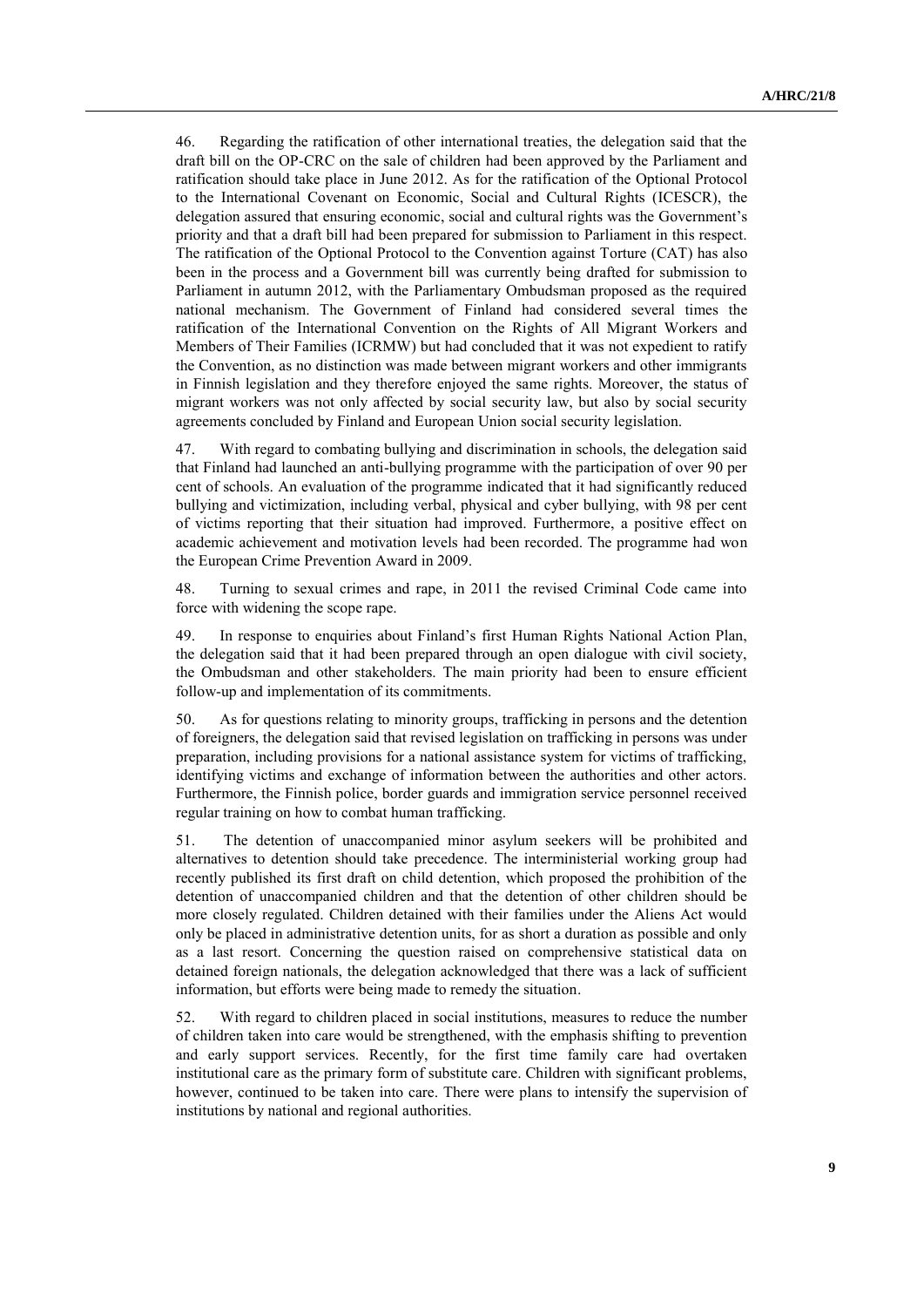53. Concerning questions raised on provisions for mental health, the delegation said that the new Health Care Act would deal also with mental-health issues and measures had been adopted to promote it within preventive primary services and voluntary services. The Mental Health Care Act was also due for review; this was scheduled for autumn 2012. One amendment planned was a revision of the rights of patients in cases of compulsory hospitalization.

54. With regard to gender equality in the workplace, the delegation acknowledged that there was still a gender pay gap in Finland, which currently stood at 17 per cent. The main reason was the gender segregation prevalent in the labour market. Steps were being taken to bridge the gap through gender-awareness education, positive recruitment measures and steps to promote the equal sharing of parental responsibilities, including equal paternity and maternity leave.

55. As for the twin-track gender-equality strategy, the delegation said that gender mainstreaming was an important principle, and that it works better if there was a key focal point in the Finnish Government; this is the Ministry of Social and Health Affairs. An interesting innovation had been "gender budgeting", with all ministries responsible for identifying gender aspects when allocating budgets. It had proved useful in increasing gender awareness and thus contributing to gender equality.

56. The United Kingdom of Great Britain and Northern Ireland encouraged Finland to ensure effective implementation of the National Action Plan of 2010, especially with regard to women's rights. It welcomed Finland's commitment to ratify the Convention on the Rights of Persons with Disabilities and its Optional Protocol and stressed the importance of this ratification. It referred to the creation of a national human rights institution. United Kingdom of Great Britain and Northern Ireland encouraged Finland to continue protecting the rights of the Roma minority domestically. It made recommendations.

57. The United States of America congratulated Finland for its record on the human rights of lesbian, gay, bisexual or transsexual (LGBT) individuals. It expressed concern at the excessive length of judicial proceedings and the occasional failure to provide detainees timely access to legal counsel. While commending Finland on its system for monitoring trafficking in persons, it noted that more effort should be made to identify and support victims. It was concerned by reports of societal discrimination against ethnic minority in Finland. The United States of America made recommendations.

58. Uruguay noted the adoption of the Action Plan on Fundamental and Human Rights. Uruguay commended Finland for its commitment to improve the implementation of the CRC. However, it raised concerns about the practice of corporal punishment in homes. Uruguay welcomed Finland's efforts to revise its legislation in compliance with CAT. It expressed concern over the use of administrative detentions for asylum seekers, irregular migrants, unaccompanied minors and other vulnerable people. It expressed concern over the Finish Government's study of ICRMW, which recommended non-adherence to it. Uruguay made recommendations.

59. Uzbekistan asked Finland about measures that were envisaged to prohibit forced labour in the country, given that requiring destitute persons to work fell under the definition of forced labour under ILO Convention No. 29. It also asked what steps were being taken to ensure equal work opportunities for men and women, remove wage inequality and prohibit the dismissal of women because of pregnancy or childbirth. It made recommendations.

60. Algeria appreciated the commitment of Finland to achieve the Millennium Development Goal of allocating 0.7 per cent of GDP to Official Development Assistance. It encouraged Finland to consider reviewing its position regarding the ratification of ICRMW. Algeria also stressed the need to take new initiatives to eliminate the gender-based pay gap in addition to the tripartite equal pay programme. Algeria also noted the measures taken by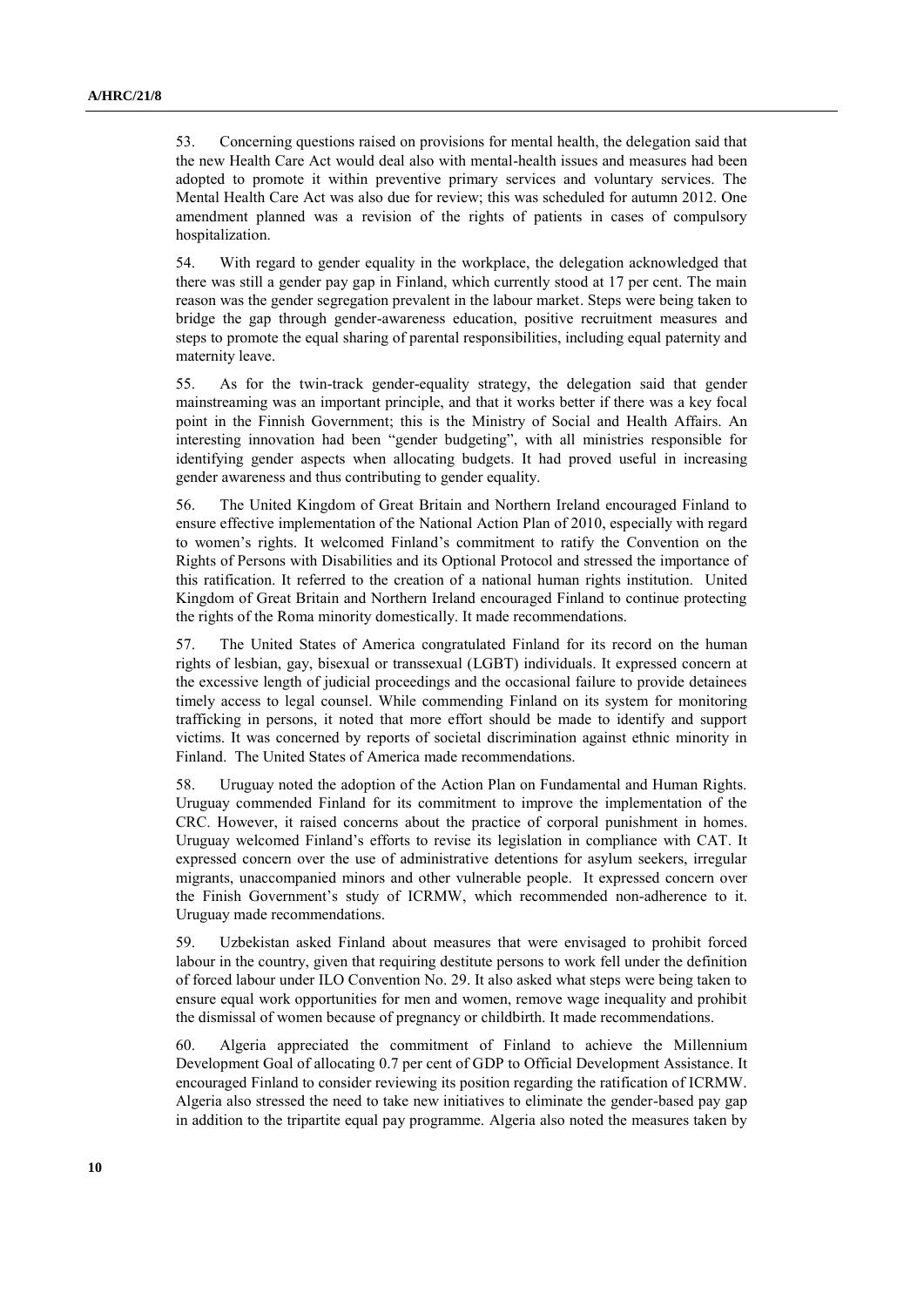Finland to combat racism and xenophobia and requested more information about the objectives of the first Finnish National Human Rights Action Plan. Algeria made a recommendation.

61. Argentina, referring to the issue of health and the elderly raised in Finland's report, stressed the need to promote the rights of the elderly internationally in order to strengthen the enjoyment of their rights. It commended Finland for the measures it had adopted to implement the recommendations made in the first UPR cycle, especially those relating to eliminating discrimination. Argentina made recommendations.

62. Belgium highlighted the issue of discrimination against women and protection of children. It praised Finland for its 2007-2011 Plan of Action promoting reproductive and sexual health, and for its National Plan for the elimination of corporal punishment against children. Belgium stressed the need to provide shelter, adequate resources and specialized staff for victims of sexual harassment and violence. It made recommendations.

63. Brazil noted that Finland was not immune to human rights challenges, including the high incidence of violence against women, which was double the EU average, and the negative perception of immigrants. It welcomed the establishment of the Human Rights Centre and the enhancement of dialogue between the Government and civil society. It commended Finland for its efforts in the United Nations to promote preventive diplomacy and the peaceful dispute settlement. Brazil made recommendations.

64. Iceland congratulated Finland on the National Action Plan on Fundamental and Human Rights and encouraged Finland to ensure effective implementation of the Plan. Iceland commended Finland for its comprehensive approach to reduce violence against women, including domestic violence and human trafficking by means of the National Action Plan to Reduce Violence against Women. Iceland encouraged Finland to guarantee implementation of this plan; and to prepare and implement a similar plan regarding the right of the child. It made a recommendation.

65. Chile considered that Finland's institutional strength and well-functioning national mechanisms had enabled Finland to make consistent progress in promoting and protecting human rights. It welcomed the establishment of the Human Rights Centre to operate as Finland's national human rights institution. Chile also welcomed the launch of Finland's first National Action Plan on Fundamental and Human Rights, which had been promoted through the participation of civil society organizations. Chile made recommendations.

66. China commended Finland's achievement in gender equality and the rights of persons with disabilities, and its policy regarding the rights of minorities, migrants and other vulnerable groups. It inquired about the experiences of Finland in eliminating hate speech and racism. China made recommendations.

67. Ecuador recognized Finland's efforts on the protection of gender equality. It noted that there was high female representation in parliament and at ministerial level. Ecuador was concerned at increasing reports of the physical and psychological ill-treatment of asylum seekers and irregular immigrants by the police, including the frequent use of lengthy administrative detention. It was also concerned about repeated reports of domestic violence, female deaths due to domestic violence, sexual harassment and suicides. Ecuador made recommendations.

68. Egypt appreciated the attention that Finland paid to achieving equality between women and men. It also recognized the steps aimed at combating violence against women although were concerned by the prevalent high rates of such violence. Egypt inquired about the measures taken to address domestic abuse of and violence against children and the effectiveness of those measures. It raised concerns about the rise in hate speech and other manifestations of racism and xenophobia. It referred to the situation of migrants, refugees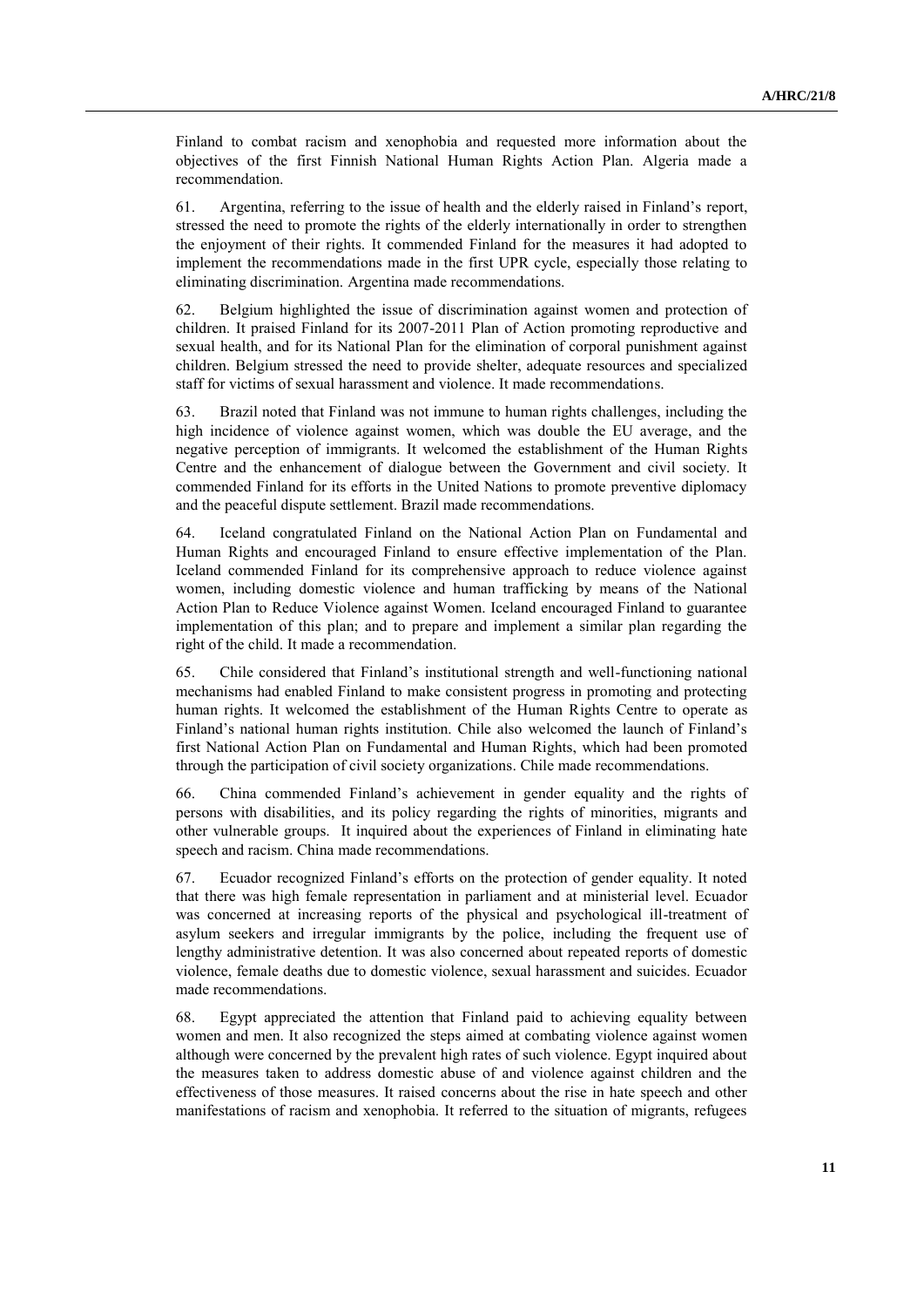and asylum seekers as well as persons belonging to national, ethnic or religious minorities. Egypt made recommendations.

69. The delegation mentioned that civil society took active part in the process of ratification of CRPD. In general, there is a long tradition of the Government's close cooperation with the civil society in meeting treaty-body obligation, including reporting. The draft periodic reports have been shared and discussed with NGOs. Concluding observations of the treaty bodies have been widely shared with civil society which should be shared as a best practice among other countries.

70. On the question on rendition flights, Finland responded that the Ministry for Foreign Affairs in cooperation with respective State bodies carried out enquiries in a transparent manner regarding allegations that Central Intelligence Agency (CIA) aircrafts illegally transporting prisoners landed at the Finnish airports in the period of 2001-2006. The findings were made public and document no evidence to support the view that rendition flights landed at Finnish airports. The Ministry for Foreign Affairs has referred its findings to the Parliamentary Ombudsman who is currently examining a complaint by a private individual with regard to the alleged rendition flights.

71. In respect to discrimination of lesbian, gay, bisexual, transsexual or intersex (LGBTI) persons, the delegation acknowledged the existing challenges in protection of the rights of this group and that the protection of the rights of LGBTI persons were not visible enough in Finland. In addition to the ongoing reform of the legislation, the Ombudsman for Equality has increasingly been called upon to address the protection of the sexual and gender minorities. The delegation assured its commitment to work closely with the LGBTI community and NGOs to address the protection of this minority.

72. The national assistance system exists for the victims of human trafficking and it includes the provision of legal advice, crisis assistance, social welfare and healthcare services and is based on special needs of each victim. The system has been in the process of reform for further improvements and the adoption of a new anti-trafficking legislation is expected next year. Deportations have been taken in connection of the so-called Dublin procedure as, according to the Finnish immigration service, in all States applying the Dublin regulation there should be a system in place that can offer assistance and advise to possible victims of trafficking. All cases are, however, examined individually.

73. The delegation reported that the detention of foreigners has been used only as a last resort. Such detainees have a right to question their detention before courts.

74. Finland stated that while the rate of use of alcohol has decreased, it remained high, especially among young people, in comparison to European standards. Measures have been taken to address this issue, including awareness campaigns. The Government plans to review the Alcohol Act to introduce further restrictions to alcohol advertisement and increase further taxation on alcohol.

75. In response to the question on corporal punishment, the delegation stated that corporal punishment is prohibited by law and there is zero tolerance for corporal punishment in Finland.

76. Estonia recognized that human rights were an important part of Finnish domestic and foreign policies. It welcomed measures adopted to address violence and the illtreatment of vulnerable groups in society. It commended Finland for its efforts to change the legal base for social services to provide assistance to women and child victims of violence and for the establishment of a special shelter for abused children. Estonia encouraged Finland to continue its efforts to address the rise of hate speech in public forums. Estonia made a recommendation.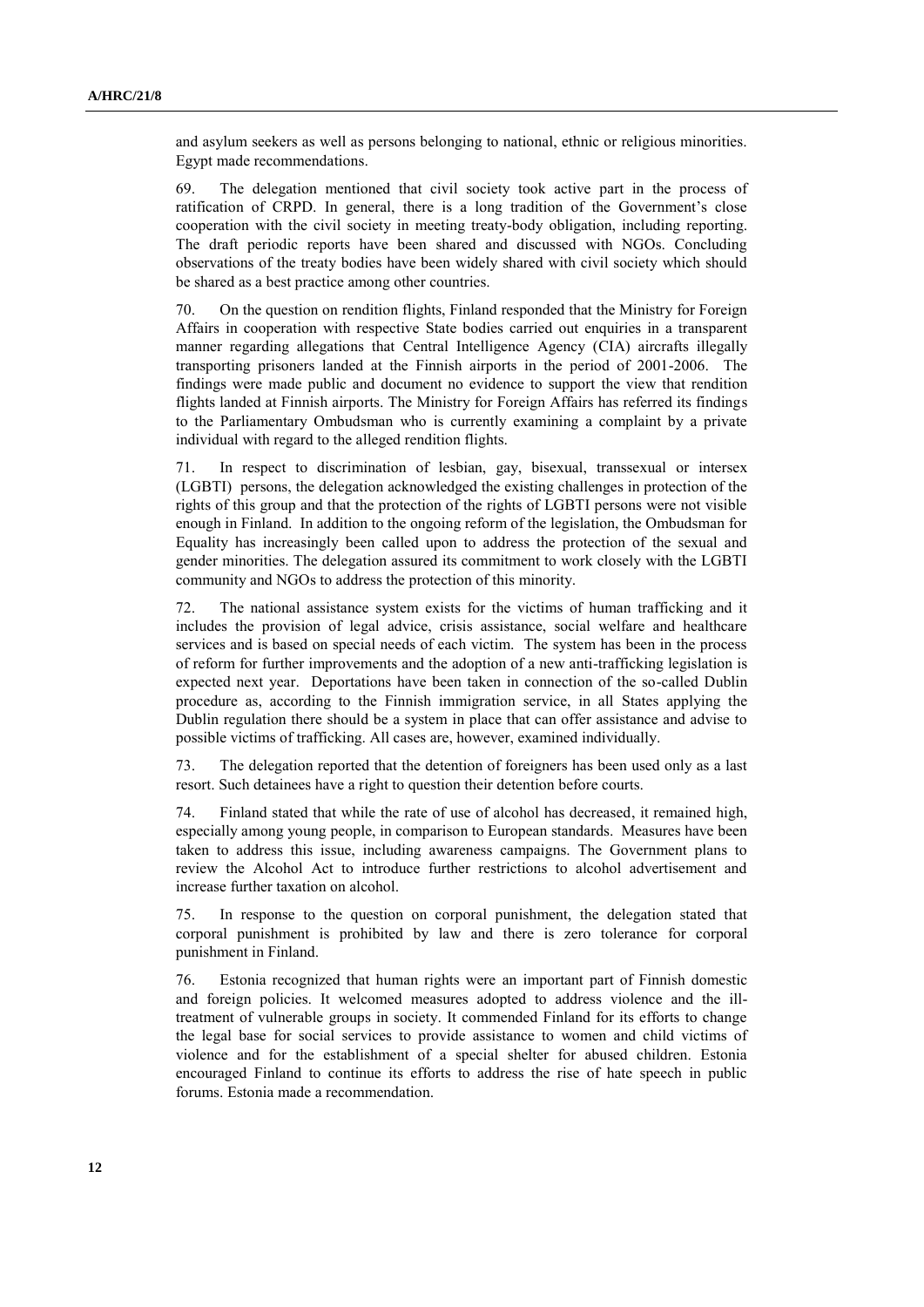77. France paid tribute to Finland for its policy in the area of social integration of women and for signing the Convention of the Council of Europe on prevention and fight against violence towards women and domestic violence. France inquired about measures that Finland has been planning and implementing to tackle these issues regarding judicial procedures and care for victims. France commended Finland for the elaboration of a draft law on ratification of the International Convention for the Protection of All Persons against Enforced Disappearance (CPED). France welcomed Finland's intention to ratify the Optional Protocol to CAT. France made recommendations.

78. Germany commended Finland for the inclusive and innovative way of preparing the national report for the second UPR cycle and considered it a best practice. It referred to the amendments to the Criminal Code to intervene in racist and other hate speech and to upgrade its Internet monitoring system. Germany inquired whether Finland intended to raise public awareness more on this issue. It also asked about Finland's plans to focus on the Roma question in its awareness-raising campaigns. Germany requested further information on the concrete steps that were planned to ensure protection and assistance to women, victims of gender-based violence.

79. Guatemala welcomed that Finland's programme and policy to give particular attention to the rights of women, children, ethnic and linguistic minorities, indigenous peoples, persons with disabilities, persons with HIV and sexual and gender minorities. Guatemala also looked favourably upon the ratification of various international instruments and requested information about the steps taken to ratify the ILO Convention No. 169. It praised Finland's efforts to protect the rights of migrants. Guatemala also requested further information on legislation and practices in the area of migration. Guatemala expressed concern over the reportedly high level of domestic violence and encouraged Finland to continue its efforts to protect women and children.

80. Hungary noted with satisfaction the National Action Plan on Fundamental and Human Rights. It inquired about how Finland intended to promote the rights of children living in remote communities, many of whom being members of ethnic, linguistic or national minorities. It then inquired about any plans to further reduce the duration of both military and non-military service and whether the Government would be inclined to substitute the current penalty for total objectors with a fine-based scheme. Hungary made recommendations.

81. India appreciated the publication of the voluntary mid-term report on the implementation of the UPR recommendations. It welcomed the launch of the Equality First Project to combat discrimination, adoption of an integration policy, efforts to combat and prevent racism and xenophobia, especially on the Internet and the launch of the National Action Plan to reduce violence against women. India inquired about the Government's plan to address the issue of victims of trafficking and their testimony in cases of prostitution. It welcomed the establishment of a national human rights institution in 2012 and made a recommendation.

82. Indonesia welcomed the adoption of the first National Action Plan on Fundamental and Human Rights and the establishment of the Human Rights Centre. It noted the various measures and initiatives in eliminating discrimination and preventing violence against women and children, referring to the Equality First Project and the National Action Plan against Disciplinary Violence for Children. Indonesia made recommendations.

83. The Islamic Republic of Iran referred to concerns over the human rights violations in Finland, particularly with regard to the existing inequality and discrimination against women, children and workers. It made recommendations.

84. Iraq praised Finland's approach to human rights through its first National Action Plan on Fundamental and Human Rights. It asked Finland about its policy to reduce poverty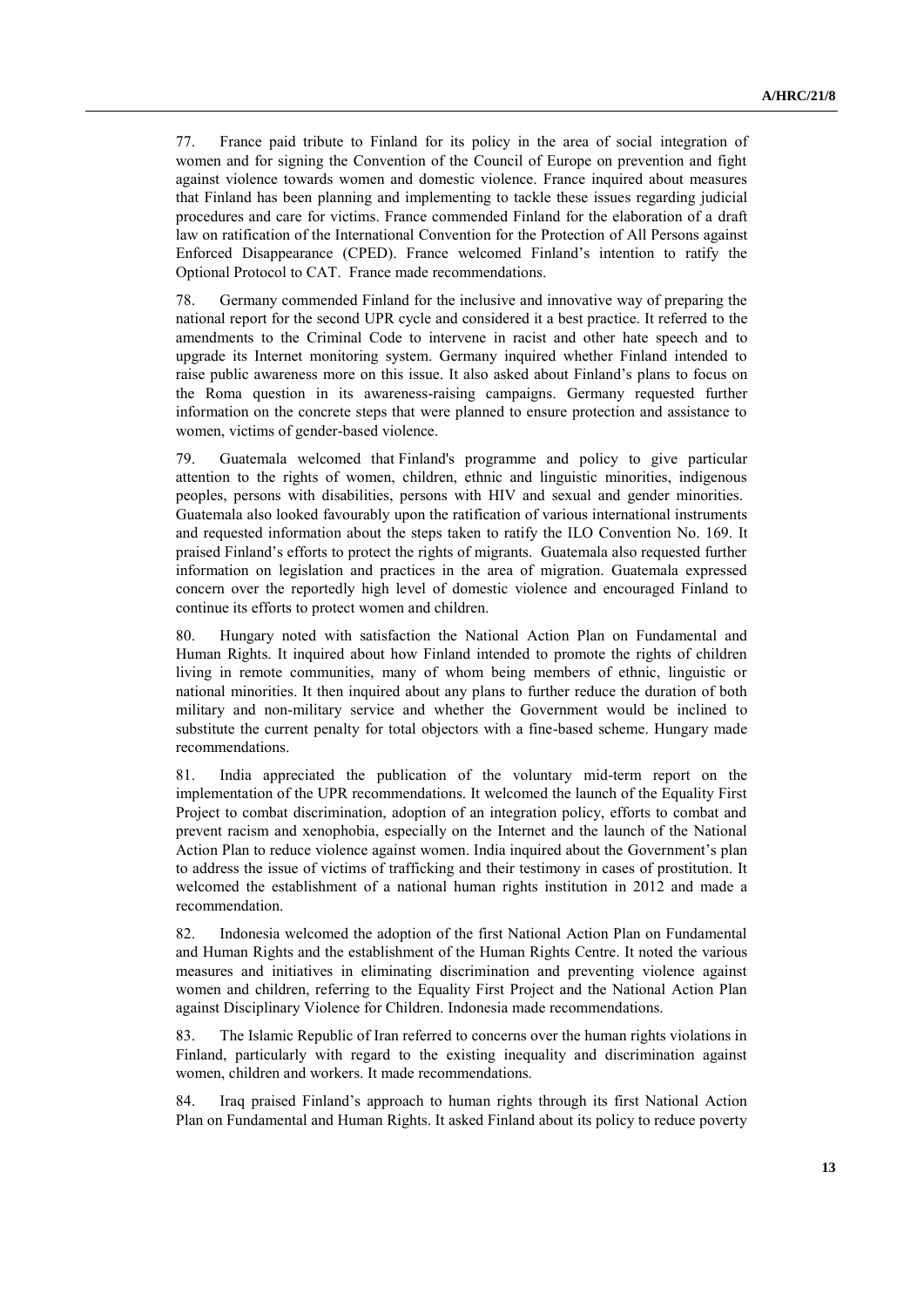and gender inequality and measures to combat racism and discrimination. It also inquired about its projects for after 2013 in the National Action Plan. Iraq made recommendations.

85. On the issue of hate speech and xenophobia, particularly in the Internet and the press, Finland noted that since 2007 there had been a serious increase in hate crimes. The police carried out preventive work and made efforts to lower the threshold for reporting hate crimes to the police. The police have also been trained to recognize racial motivations during investigations. The police have also stepped up Internet monitoring and citizens are encouraged to report actively.

86. Finland expressed its view that the Paris Principles were applied when establishing the new Human Rights Centre. The resources for the Centre which just became operational were not very big at the moment.

87. Finland had been actively working together with other EU countries and institutions to address the discrimination against the Roma and their socioeconomic situation because it was a common challenge and that all EU member States had issued national strategies.

88. In conclusion, Finland noted with appreciation the participation of all delegations in the review. The dialogue would allow Finland to assess the extent to which it had implemented the recommendations received during the review in 2008. The delegation noted that the new Network for Fundamental and Human Rights, with representatives from all Ministries, would review all recommendations received during this review and actively follow up on their implementation. Furthermore, Finnish civil society would be invited to follow-up as well. Finland stated that a voluntary interim report on the progress made would be submitted to the Human Rights Council in 2014.

## **II. Conclusions and/or recommendations\*\***

89. **The recommendations formulated during the interactive dialogue and listed below have been examined by Finland and enjoy the support of Finland**:

89.1. **Advance its efforts to ratify CRPD (Namibia) / Actively consider ratifying CRPD (China) / Ratify and implement the CRPD, with active involvement of representatives of persons with disabilities (Slovenia) / Expedite the on-going internal proceedings and ratify the CRPD and its Optional Protocol enabling individual complaints (Portugal);**

89.2. **Continue strengthening efforts to ratify CED (Argentina) / Ratify CED and fully recognize the competence of the Committee on Enforced Disappearances (France);**

89.3. **Ratify the Optional Protocol to CRC on the sale of children, child prostitution and child pornography (Belgium);**

89.4. **Proceed swiftly with the ratification of the OP- CRC-SC and OP-CAT (Estonia);**

89.5. **Ratify OP-CRC-SC, OP-CAT, CRPD and its Optional Protocol, CED, and OP-ICESCR (Spain);**

89.6. **Consider signing and ratifying the ICRMW (Egypt);**

89.7. **Consider ratifying ICRMW as well as ILO Convention no.189 on decent work of domestic workers (Philippines);**

<sup>\*\*</sup> Conclusions and recommendations have not been edited.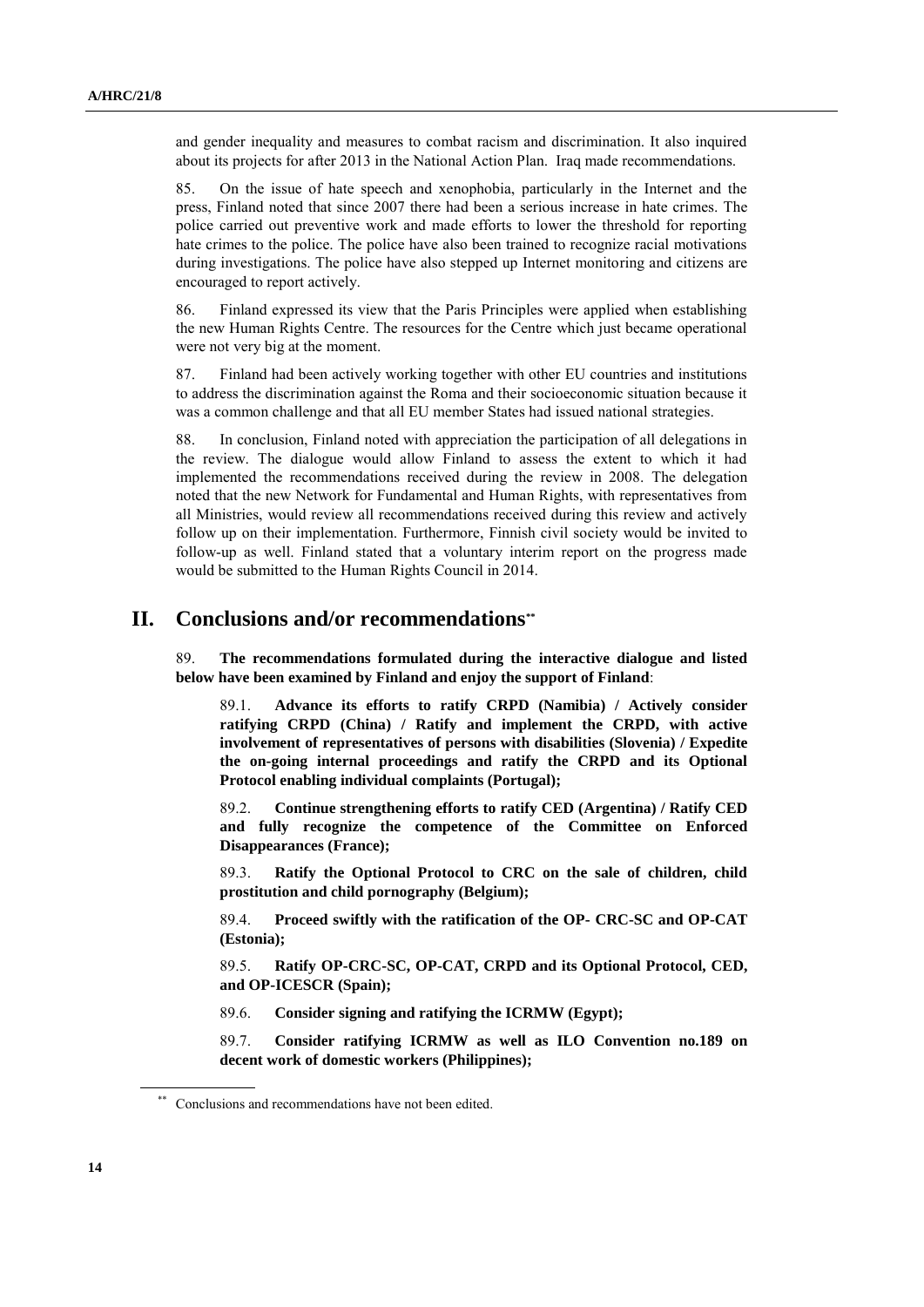89.8. **Ratify promptly the ILO Convention 169 (Nicaragua) / Conclude as soon as possible the process towards the ratification of the ILO Convention (169) on indigenous and tribal peoples in independent countries and carry out the necessary internal normative adjustments to this end (Mexico) / Ratify ILO Convention No. 169 on Indigenous and Tribal Peoples in Independent Countries within the term of office of the current government administration (Norway);**

89.9. **Consider adhering to and/or ratifying all those international human rights instruments that have not been adhered to and/or ratified (Ecuador);**

89.10. **Take further legislative and institutional measures for the promotion and protection of human rights including those of the immigrants (Nepal);**

89.11. **Ensure that the National Human Rights Institution is fully compliant with the Paris Principles (India);**

89.12. **Reinforce its efforts, such as the drafted National Action Plan for Reducing Crime, to eliminate the phenomenon of bullying and violence at schools (Slovakia);**

89.13. **Brief the Human Rights Council in their UPR mid-term review report on the lessons learnt of the National Action Plan on Fundamental and Human Rights, including on the effectiveness of the established indicators (Hungary);**

89.14. **Undertake further measures aimed at protection of women's rights, including prevention of violence (Ukraine);**

89.15. **Continue its efforts in eliminating discrimination and preventing violence against women and children (Indonesia);**

89.16. **Take effective legal and practical measures to eliminate all forms of discrimination and violence against women and children, in particular women and children with disabilities, immigrant and refugee women and children, and women and children from ethnic and religious minorities, especially Muslims and Roma (Iran);**

89.17. **Continue to combat racism and discrimination and adopt effective national legislation in this regard (Palestine);**

89.18. **Strengthen efforts to restrict the outbreaks of racism and xenophobia, especially the manifestations of racism on the Internet, as was recommended by CERD (Spain);**

89.19. **Persevere in its efforts to prevent and combat xenophobia, in particular on the Internet (Morocco);**

89.20. **Step up its efforts to combat racism and xenophobia and ensure that racially-motivated crimes are promptly detected, investigated and sanctioned (Algeria);**

89.21. **Increase the attention and effective measures to fight against discrimination faced by minorities, ensuring the protection of their rights (Spain);**

89.22. **Strengthen mechanisms aimed at combating discrimination, racism and xenophobia, and persevere in the adoption of measures to promote tolerance and respect of foreigners and members of national, racial and ethnic minorities (Chile);**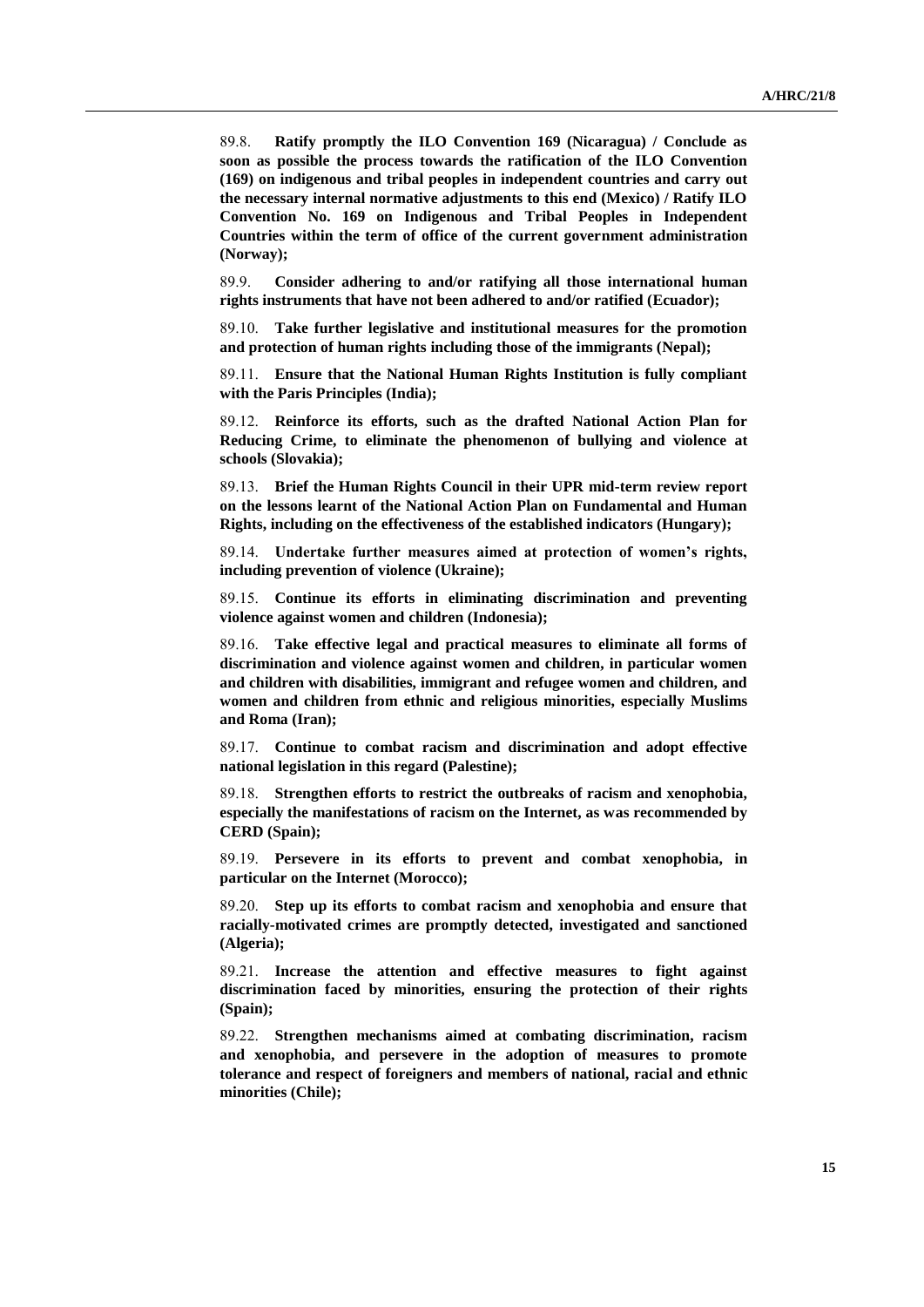89.23. **More stringent monitoring mechanisms to address the rise in racist and racially-motivated crimes and xenophobic acts, and ensure effective detection, investigation, prosecution, and punishment (Egypt);**

89.24. **Continue its efforts to combat racism, intolerance and discrimination as well as to strive towards the integration of Roma and immigrants (Portugal);**

89.25. **Strengthen its measures to protect the rights of foreigners, immigrants, asylum-seekers and the Roma as well as enhance its integration programmes to enforce the principles of equality and non-discrimination, which are enshrined in its Constitution (Namibia);**

89.26. **Pursue appropriate, efficient policies to eliminate the social exclusion of the most vulnerable groups, in particular mentally disabled children, immigrant and refugee children and children from ethnic minorities at schools (Slovakia);**

89.27. **Continue efforts in empowering those sections of the society that require special treatment (Nepal)**;

89.28. **Give special attention to the prevention of domestic violence against women and children (Mexico);**

89.29. **Strengthen the relevant legislative and implementation frameworks regarding the violence against women (Egypt);**

89.30. **Prevent the re-victimization in cases of violence in intimate partnership and bring perpetrators to justice (Brazil);**

89.31. **Ensure that rape is categorized as a sexual violation rather than according to the degree of violence used or threatened by the perpetrator; and facilitate access to justice for victims of rape to ensure that cases of rape are reported and prosecuted in court (Slovenia);**

89.32. **Take effective measures to eliminate widespread sexual misuse and harassment against women and girls, including on the Internet and via mobile phones (Iran);**

89.33. **Ensure that women who are victims of trafficking are recognized as such and provided with protection and assistance (Slovenia) (UK);**

89.34. **Implement existing procedures upholding internationally recognized standards in combating trafficking in persons and conduct necessary training for law enforcement to properly identify and protect victims of trafficking (USA);**

89.35. **Watch over the full implementation of laws that forbid corporal punishment in all settings through, among other measures, awareness-raising campaigns between adults and children, as well as the promotion of positive and non-violent forms of discipline that do not affect the upbringing of these children (Uruguay)**;

89.36. **Ensure that children are heard in the judicial and administrative procedures concerning them, in accordance with procedures adapted to their maturity and, when children must be placed, this be done in family-type structures rather than in institutions (Belgium);**

89.37. **Promptly create a national mechanism for the prevention of torture with access to all places of deprivation of liberty (France);**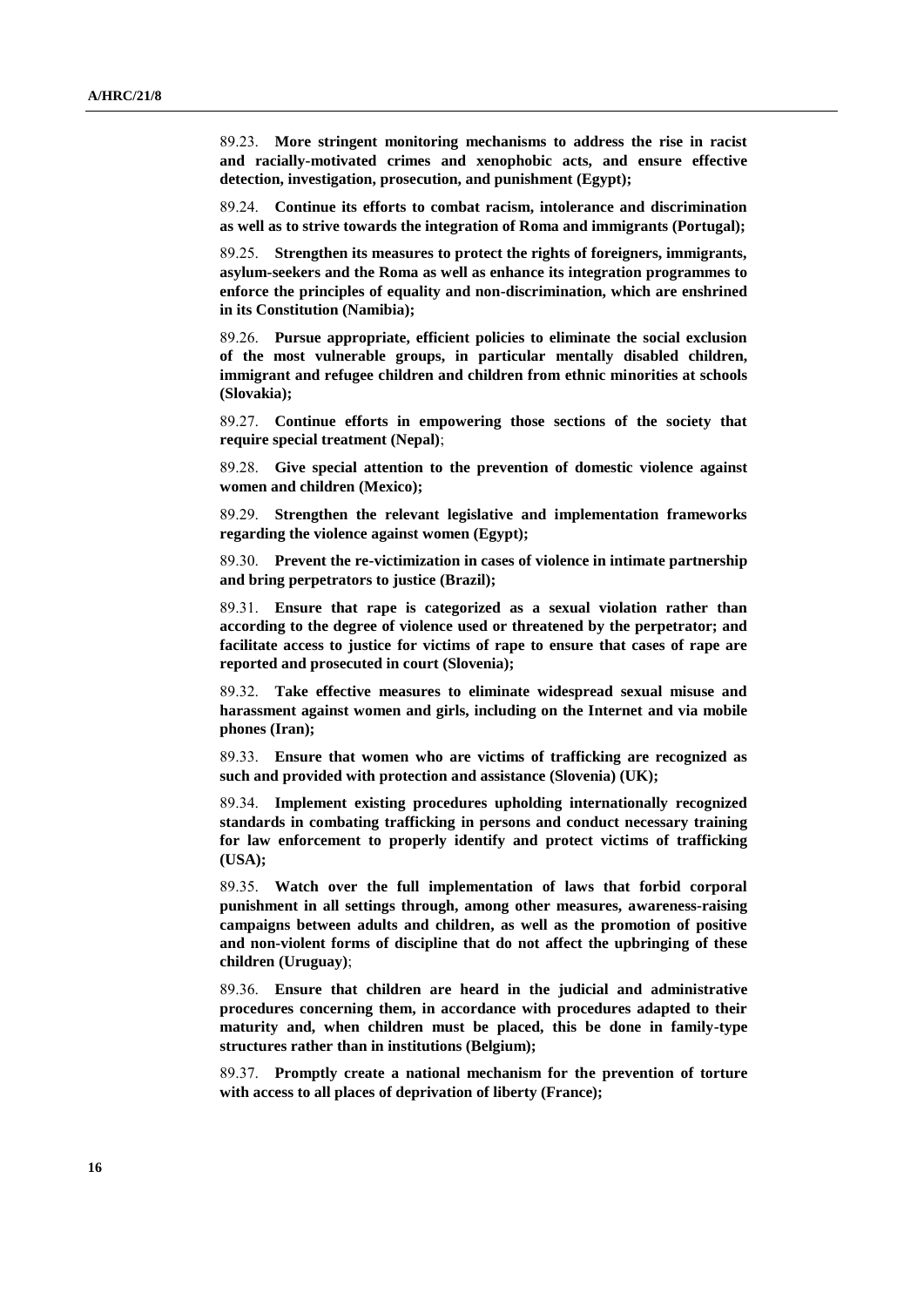89.38. **Take steps to ensure by both legislative and non-legislative measures, including initiatives for the promotion of multiculturalism, the protection of all religions and faiths and the non-escalation of hatred among people of different religions and faiths, based on the tenets of understanding, mutual acceptance and respect (Malaysia);**

89.39. **Implement strict measures, including in the area of legislation, to combat hate speech and other manifestations of racism and xenophobia, including on the internet, in line with the obligations under articles 19 and 20 of ICCPR (Egypt);**

89.40. **Take effective measures to combat racist propaganda and the xenophobic material on the Internet (Iran);**

89.41. **Share its best practices acquired in fighting internet spread racism, including the results of the lasts measures that is the ratification of relevant instruments, modification of the Criminal Code, police monitoring of the internet (Hungary);**

89.42. **Ensure effective implementation of the ILO Forced Labour Convention no. 29 and the ILO Convention no. 100 concerning Equal Remuneration for Men and Women Workers for Work of Equal Value (Uzbekistan);**

89.43. **That the first National Action Plan for Fundamental and Human Rights integrate the concerns of all minorities (Nicaragua);**

89.44. **Consider the possibility of establishing new measures to strengthen the respect for the rights of migrants and fight against all forms of discrimination they suffer (Argentina);**

89.45. **Implement training programs in the field of human rights for the police and the forces of order, especially directed at improving the treatment of asylum-seekers and immigrants in an irregular situation and consider ratifying the ICRMW of 1990 (Ecuador) 1** ;

89.46. **Evaluate the internal guidelines and criteria with regards to risk assessment in the countries of origin of asylum-seekers and ensure a continuous flow of information and education on these internal guidelines (Sweden);**

89.47. **Take concrete measures to reduce the resort to detention of migrants solely for immigration purposes (Brazil);**

89.48. **Apply alternative measures to the detention of asylum-seekers and irregular immigrants, including children and other vulnerable people, and establish a mechanism to examine this practice (Uruguay);**

89.49. **Adopt specified standards for accommodation of unaccompanied children and establish additional conditions for the appointment of a guardian for them (Thailand);**

89.50. **Give more attention to asylum-seekers and unaccompanied minors in cases of family reunion (Iraq);**

<sup>&</sup>lt;sup>1</sup> The recommendation as read during the interactive dialogue: Implement training programs in the field of human rights for the police and the forces of order, especially directed at improving the treatment of asylum-seekers and immigrants in an irregular situation and ratify the ICRMW of 1990 (Ecuador).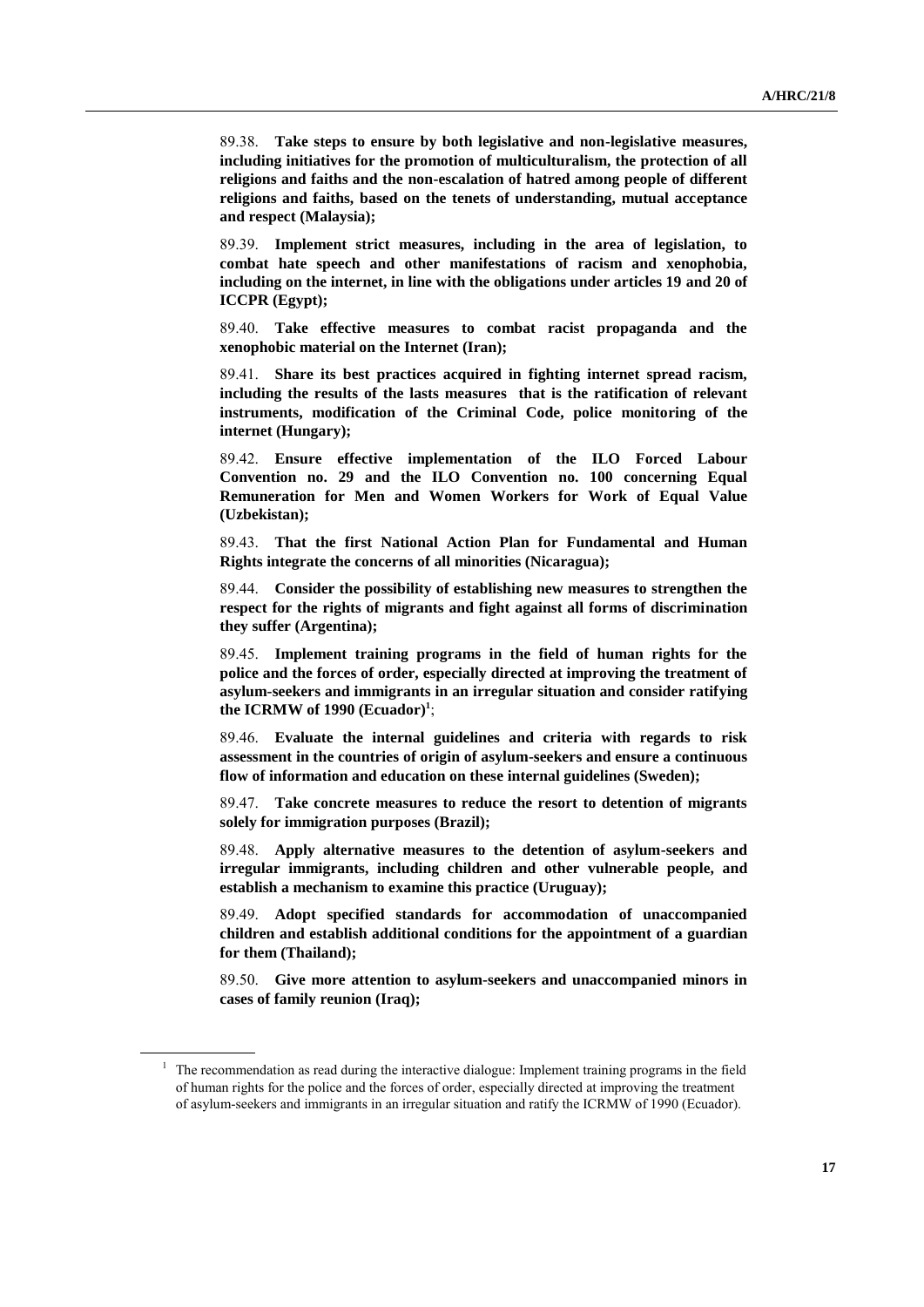89.51. **Reconsider the matter by taking the necessary steps to fulfil the objective expressed in 2008 to reach the 0.7% target for ODA in relation to the Millennium Development Goals by 2015 (Norway);**

90. **The following recommendations will be examined by Finland which will provide responses in due time, but no later than the 21st session of the Human Rights Council in September 2012:**

90.1**. Ratification and effective implementation of CRPD, with full participation and active involvement of NGOs in the promotion, protection and monitoring of the human rights treaty framework (UK);**

90.2. **Develop and introduce specific measures directed at improving professional training of the staff of the children institutions, improving the legislation and practice in the provision of psychiatric treatment, as well as eradicating discrimination against ethnic minorities (Russian Federation);**

90.3. **Undertake concrete measures to ensure that the media production and coverage are non-discriminatory and promote positive images of girls and women (Malaysia);**

90.4. **Take effective legal and practical measures to prevent and combat dissemination of racist, xenophobic and Islamophobic propaganda in particular in press and on the Internet (Iran);**

90.5. **Carry out more efforts to integrate the Roma minority in society, especially by the allocation of funds for the implementation of the National Plan and the participation of this minority in carrying out this Plan (Spain);**

90.6. **Continue to take tangible measures to guarantee equal treatment of Roma and other minorities to promote the right to work and to better integrate them into the society (China);**

90.7. **Establish broad public outreach programmes to discourage discrimination against ethnic minority residents in Finland (USA);**

90.8. **Increase its efforts in the field of discrimination on grounds of sexual orientation and gender identity, inter alia, by review of national legislation and administration with a view to eliminate discrimination against LGBTI people with regard to family and parental rights and the right to security and integrity of the person (Iceland);**

90.9. **Allocate sufficient funds in order to ensure an effective implementation of the National Action Plan to reduce violence against women that came into force in 2010 (The Netherlands);**

90.10. **Further step up the efforts and allocate sufficient funds to ensure the effective implementation of the National Action Plan to prevent violence against women as well as broaden the action plan to cover domestic violence (Norway);**

90.11. **Continue strengthening measures aimed at addressing domestic violence, with special focus on the programmes being developed to consolidate the mechanisms to protect women and children (Chile);**

90.12. **Allocate the necessary funds to ensure effective implementation of the National Action Plan to combat violence against women (Palestine);**

90.13. **Take the necessary measures to prevent domestic violence, through the creation of a national action plan, in particular Finland was urged that the**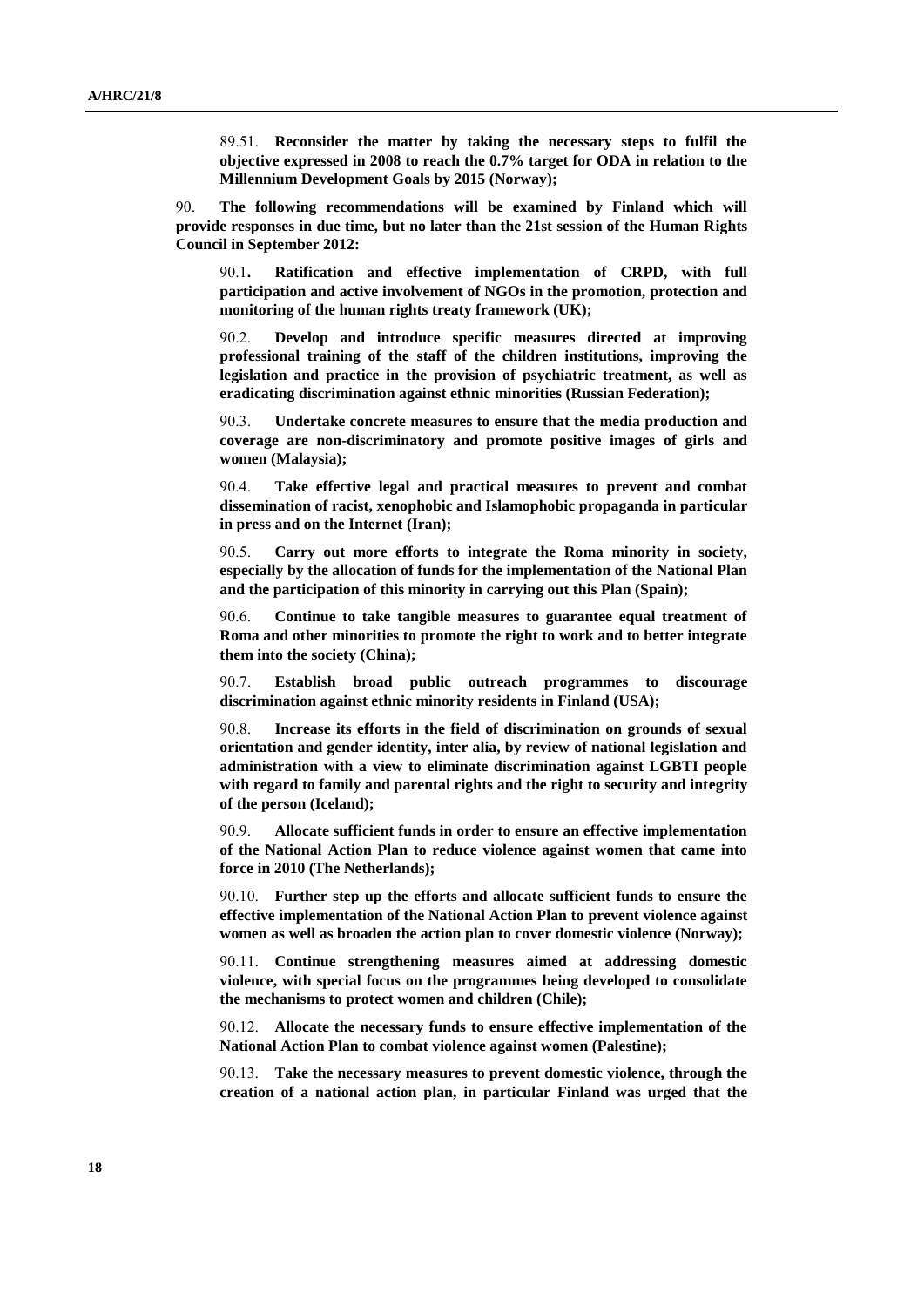**violence not be classified depending on the degree of violence or threat used by the author (Spain);**

90.14. **Step up its effort to prevent violence against women, particularly victims of trafficking, by providing adequate protection and assistance, especially shelters, funding and staffs for these shelters (Thailand);**

90.15. **Train educators and health workers in identifying signs of sexual abuse in children (Slovenia);**

90.16. **Provide a framework for prohibiting use of child labour by the Finnish companies engaged with businesses abroad and multinational companies headquartered in Finland (The Netherlands);**

90.17. **Allocate additional resources to the judicial system as necessary to ensure timely due process (USA);**

90.18. **Conclude the drafting of the Government bill on administrative proceedings and the preparations of the client service strategy (Sweden);**

90.19. **Carry out independent investigations regarding the cases of violations of labour rights in the country, including in the area of forced labour and equal pay between women and men (Uzbekistan);**

90.20. **Ensure equal pay for both sexes (Iraq);**

90.21. **Mental health services in schools should benefit from sufficient resources and qualified staff in order to deal with problems affecting in particular adolescents, such as suicidal thoughts and nutritional or addictive problems (Belgium);**

90.22. **Introduce human rights education as a mandatory part of teachers' training (Slovenia);**

90.23. **Establish a holistic legal and policy framework to guarantee the equal right of children with disabilities to access good-quality health-care services, public buildings and transportation (Iran);**

90.24. **Address overcrowding in the immigration detention facility by increasing the capacity of the existing facility or by making additional facilities available to ensure proper treatment of those detained (Norway);**

90.25. **That development aid must not be tied to conditionalities that do not take into account the traditional values of recipient countries (Namibia);**

90.26. **Investigate the cases of rendition flights where Finland's participation is suspected and bring to justice those involved, considering additionally the possibility of compensation for victims of torture in conformity with internal legislation and international legislation (Ecuador).**

91. **The recommendations below did not enjoy the support of Finland:**

91.1. **Adhere to ICRMW (Uruguay 3) /Expedite means and ways towards the ratification of the ICRMW as part of its international obligation in promoting and protecting the rights of migrant workers (Indonesia 2) / In conformity with article 77 of ICRMW, declare that it recognizes the competence of the Committee to receive and examine the communications that allege that the rights of individuals protected by this Convention have been violated (Uruguay).**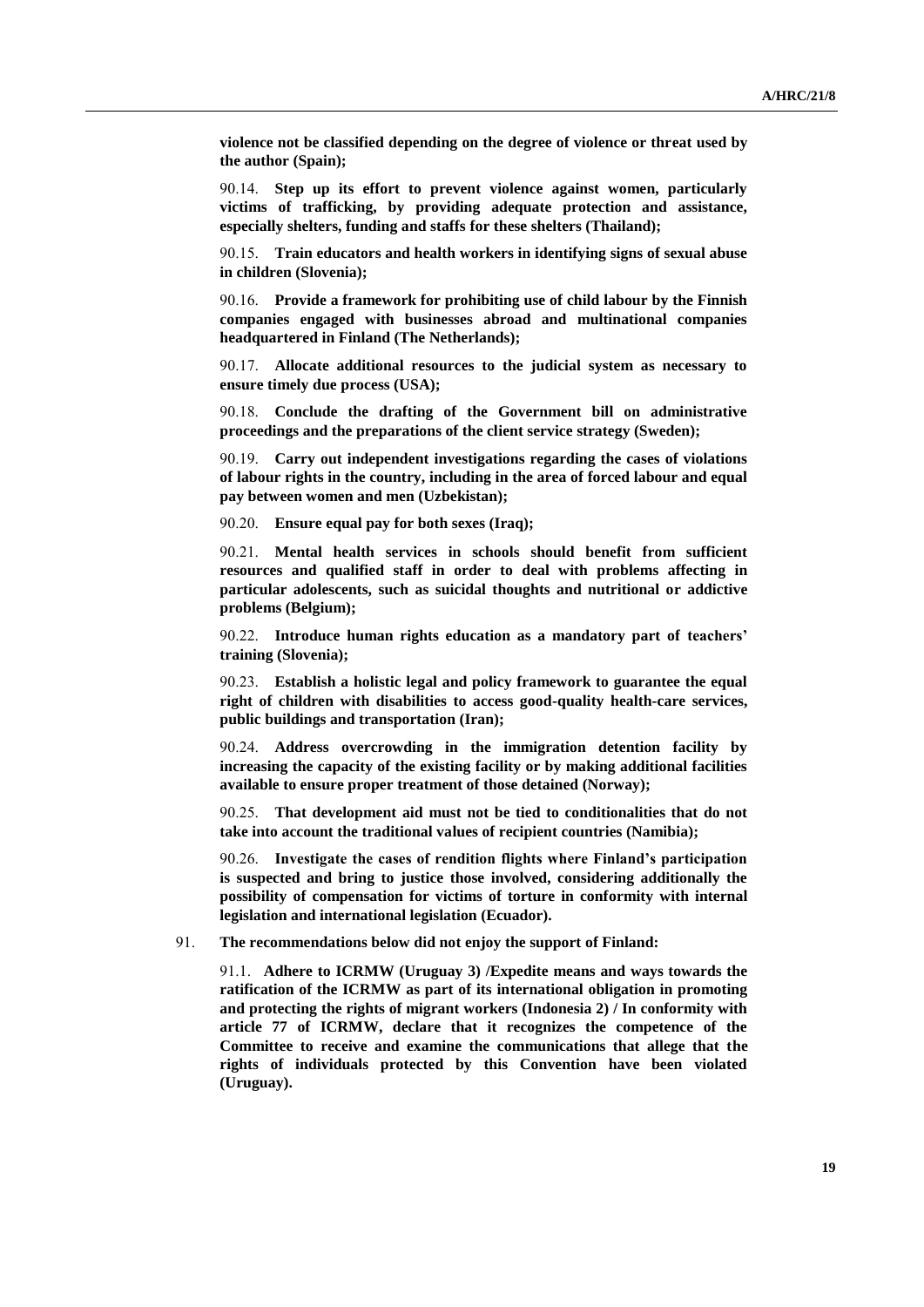92. **All conclusions and/or recommendations contained in the present report reflect the position of the submitting State(s) and/or the State under review. They should not be construed as endorsed by the Working Group as a whole.**

### **III. Voluntary pledges and commitments**

93. Finland undertakes the following voluntary commitments:

(a) Finland renewed its commitment, presented during the first universal periodic review of Finland, regarding the development assistance objective, as further elaborated in the national report for the second universal periodic review;

(b) Finland is committed to more effective and systematic monitoring of the implementation of human rights. As part of this commitment, the newly established Network for fundamental and human rights, composed of contact persons representing all Ministries, will monitor the implementation of the National Human Rights Action Plan and prepare the Government Report on Human Rights Policy. The Network will analyse the situation of fundamental and human rights in Finland, including the implementation of Finland's human rights obligations and commitments, and the associated periodic reporting. The Network will also review UPR recommendations; Finland has several good practices in the sphere of cooperation with civil society and other stakeholders on human rights. The Network will provide an opportunity for further development of these partnership models;

(c) Finland is committed to present a voluntary interim report on the progress made in implementing the UPR recommendations to the Human Rights Council in 2014.